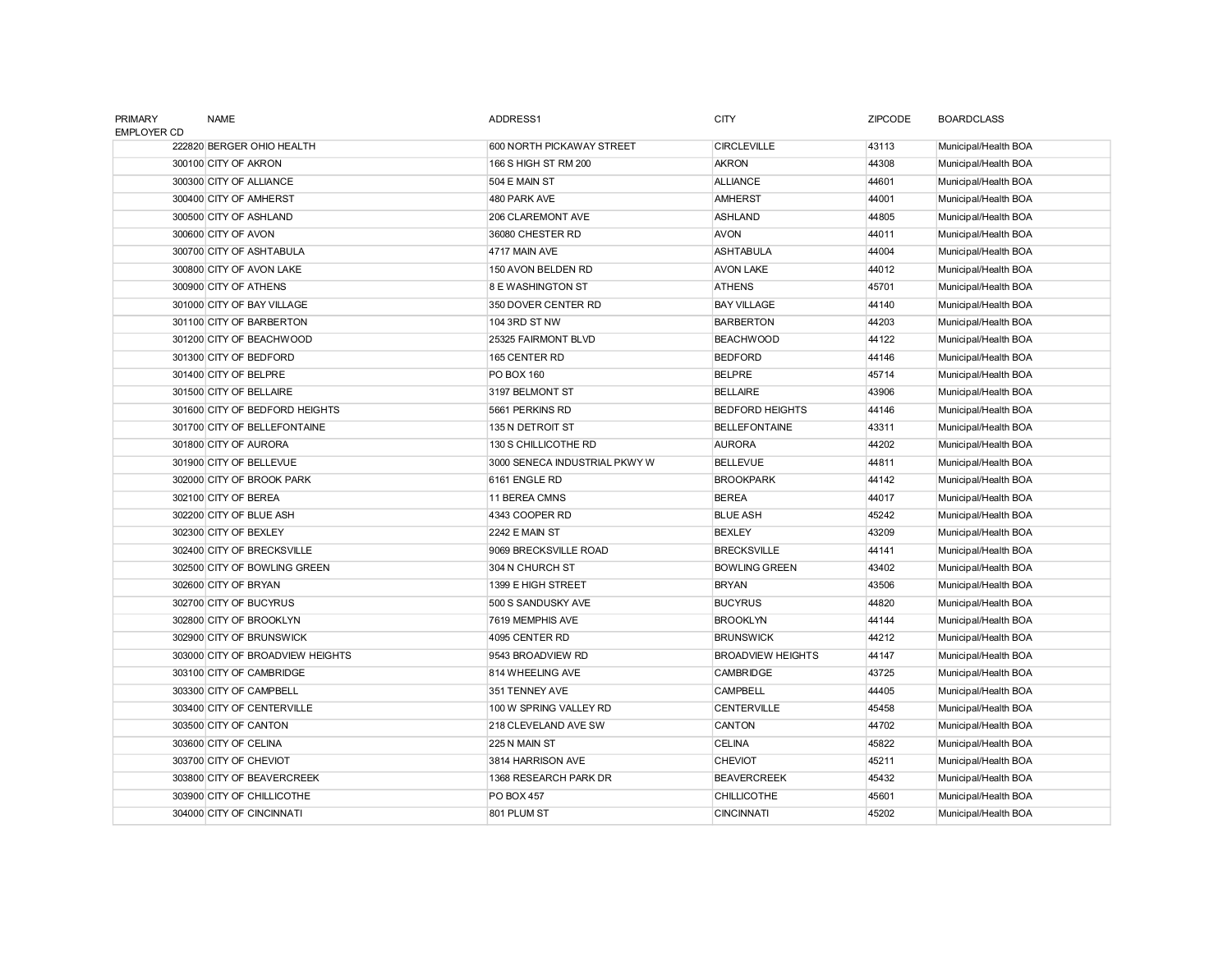| 304100 CITY OF CIRCLEVILLE       | 133 S COURT ST          | <b>CIRCLEVILLE</b>       | 43113 | Municipal/Health BOA |
|----------------------------------|-------------------------|--------------------------|-------|----------------------|
| 304500 CITY OF CLEVELAND HEIGHTS | 40 SEVERANCE CIR        | <b>CLEVELAND HEIGHTS</b> | 44118 | Municipal/Health BOA |
| 304600 CITY OF CLYDE             | 225 N MAIN ST           | <b>CLYDE</b>             | 43410 | Municipal/Health BOA |
| 304700 CITY OF COLUMBUS          | CENTRAL PAYROLL RM 107  | <b>COLUMBUS</b>          | 43215 | Municipal/Health BOA |
| 304900 CITY OF CONNEAUT          | 294 MAIN ST             | CONNEAUT                 | 44030 | Municipal/Health BOA |
| 305100 CITY OF COSHOCTON         | 760 CHESTNUT ST         | COSHOCTON                | 43812 | Municipal/Health BOA |
| 305200 VILLAGE OF CRESTLINE      | 100 N SELTZER ST        | <b>CRESTLINE</b>         | 44827 | Municipal/Health BOA |
| 305300 CITY OF CUYAHOGA FALLS    | 2310 2ND ST             | <b>CUYAHOGA FALLS</b>    | 44221 | Municipal/Health BOA |
| 306100 CITY OF DAYTON            | 101 W 3RD ST            | <b>DAYTON</b>            | 45402 | Municipal/Health BOA |
| 306300 CITY OF DEFIANCE          | 631 PERRY ST            | <b>DEFIANCE</b>          | 43512 | Municipal/Health BOA |
| 306400 CITY OF DEER PARK         | 7777 BLUE ASH RD        | <b>DEER PARK</b>         | 45236 | Municipal/Health BOA |
| 306500 CITY OF DELAWARE          | 1 S SANDUSKY ST         | <b>DELAWARE</b>          | 43015 | Municipal/Health BOA |
| 306700 CITY OF DELPHOS           | 608 N CANAL ST          | <b>DELPHOS</b>           | 45833 | Municipal/Health BOA |
| 306900 CITY OF DOVER             | 122 E 3RD ST            | <b>DOVER</b>             | 44622 | Municipal/Health BOA |
| 307000 CITY OF EATON             | 328 N MAPLE ST          | <b>EATON</b>             | 45320 | Municipal/Health BOA |
| 307100 CITY OF EAST CLEVELAND    | 14340 EUCLID AVE RM 202 | <b>EAST CLEVELAND</b>    | 44112 | Municipal/Health BOA |
| 307200 CITY OF EASTLAKE          | 35150 LAKE SHORE BLVD   | <b>EASTLAKE</b>          | 44095 | Municipal/Health BOA |
| 307300 CITY OF EAST LIVERPOOL    | 126 W 6TH ST            | <b>EAST LIVERPOOL</b>    | 43920 | Municipal/Health BOA |
| 307400 VILLAGE OF EAST PALESTINE | 85 N MARKET ST          | <b>EAST PALESTINE</b>    | 44413 | Municipal/Health BOA |
| 307500 CITY OF ELYRIA            | 131 COURT ST            | <b>ELYRIA</b>            | 44035 | Municipal/Health BOA |
| 307600 CITY OF ENGLEWOOD         | 333 W NATIONAL RD       | <b>ENGLEWOOD</b>         | 45322 | Municipal/Health BOA |
| 307700 CITY OF EUCLID            | 585 E 222ND ST          | <b>EUCLID</b>            | 44123 | Municipal/Health BOA |
| 307800 CITY OF FAIRLAWN          | 3487 S SMITH RD         | <b>FAIRLAWN</b>          | 44333 | Municipal/Health BOA |
| 307900 CITY OF FAIRBORN          | 44 W HEBBLE AVE         | <b>FAIRBORN</b>          | 45324 | Municipal/Health BOA |
| 308000 CITY OF FAIRVIEW PARK     | 20777 LORAIN RD         | <b>FAIRVIEW PARK</b>     | 44126 | Municipal/Health BOA |
| 308100 CITY OF FINDLAY           | 313 MUNICIPAL BLDG      | <b>FINDLAY</b>           | 45840 | Municipal/Health BOA |
| 308200 CITY OF FAIRFIELD         | 5350 PLEASANT AVE       | <b>FAIRFIELD</b>         | 45014 | Municipal/Health BOA |
| 308300 CITY OF FOSTORIA          | 213 S MAIN ST           | <b>FOSTORIA</b>          | 44830 | Municipal/Health BOA |
| 308400 CITY OF FRANKLIN          | 1 BENJAMIN FRANKLIN WAY | <b>FRANKLIN</b>          | 45005 | Municipal/Health BOA |
| 308500 CITY OF FREMONT           | 323 S FRONT ST          | <b>FREMONT</b>           | 43420 | Municipal/Health BOA |
| 308600 CITY OF FOREST PARK       | 1201 W KEMPER RD        | <b>FOREST PARK</b>       | 45240 | Municipal/Health BOA |
| 308900 CITY OF GAHANNA           | 200 S HAMILTON RD       | <b>GAHANNA</b>           | 43230 | Municipal/Health BOA |
| 309100 CITY OF GALION            | 301 HARDING WAY E       | <b>GALION</b>            | 44833 | Municipal/Health BOA |
| 309300 CITY OF GALLIPOLIS        | 333 3RD AVE             | <b>GALLIPOLIS</b>        | 45631 | Municipal/Health BOA |
| 309500 CITY OF GARFIELD HEIGHTS  | 5407 TURNEY RD          | <b>GARFIELD HEIGHTS</b>  | 44125 | Municipal/Health BOA |
| 309600 CITY OF GENEVA            | 44 N FOREST ST          | <b>GENEVA</b>            | 44041 | Municipal/Health BOA |
| 309700 CITY OF GIRARD            | 100 W MAIN ST           | <b>GIRARD</b>            | 44420 | Municipal/Health BOA |
| 309800 CITY OF GOLF MANOR        | 6450 WIEHE RD           | <b>GOLF MANOR</b>        | 45237 | Municipal/Health BOA |
| 309900 CITY OF GRANDVIEW HEIGHTS | 1016 GRANDVIEW AVE      | <b>COLUMBUS</b>          | 43212 | Municipal/Health BOA |
| 313100 CITY OF GREENVILLE        | 100 PUBLIC SQ RM 202    | <b>GREENVILLE</b>        | 45331 | Municipal/Health BOA |
| 313200 VILLAGE OF GREENFIELD     | 300 JEFFERSON STREET    | <b>GREENFIELD</b>        | 45123 | Municipal/Health BOA |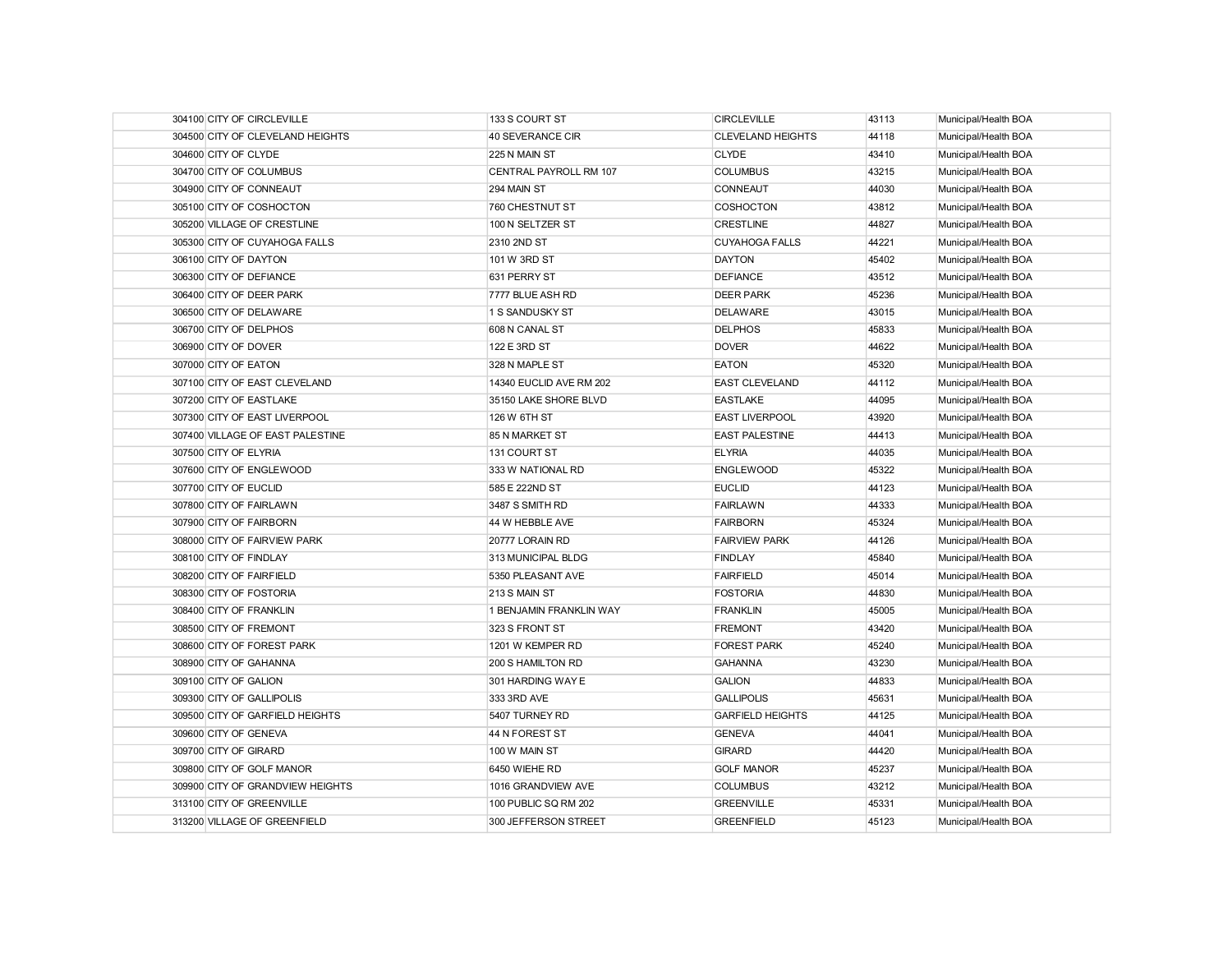| 313300 VILLAGE OF GREENHILLS      | 11000 WINTON RD                | <b>GREENHILLS</b>         | 45218 | Municipal/Health BOA |
|-----------------------------------|--------------------------------|---------------------------|-------|----------------------|
| 313400 CITY OF GREEN              | <b>PO BOX 278</b>              | <b>GREEN</b>              | 44232 | Municipal/Health BOA |
| 313700 CITY OF GROVE CITY         | 4035 BROADWAY                  | <b>GROVE CITY</b>         | 43123 | Municipal/Health BOA |
| 314100 CITY OF HAMILTON           | 345 HIGH ST STE 730            | <b>HAMILTON</b>           | 45011 | Municipal/Health BOA |
| 314200 CITY OF HEATH              | 1287 HEBRON RD                 | <b>HEATH</b>              | 43056 | Municipal/Health BOA |
| 314300 CITY OF HILLSBORO          | 130 N HIGH ST                  | <b>HILLSBORO</b>          | 45133 | Municipal/Health BOA |
| 314400 CITY OF HIGHLAND HEIGHTS   | 5827 HIGHLAND RD               | <b>HIGHLAND HTS</b>       | 44143 | Municipal/Health BOA |
| 314500 CITY OF HUBBARD            | <b>PO BOX 307</b>              | <b>HUBBARD</b>            | 44425 | Municipal/Health BOA |
| 314600 CITY OF HUBER HEIGHTS      | 6131 TAYLORSVILLE RD           | <b>HUBER HEIGHTS</b>      | 45424 | Municipal/Health BOA |
| 314700 CITY OF HILLIARD           | 3800 MUNICIPAL WAY             | <b>HILLIARD</b>           | 43026 | Municipal/Health BOA |
| 314900 CITY OF HURON              | 417 MAIN ST                    | <b>HURON</b>              | 44839 | Municipal/Health BOA |
| 315100 CITY OF IRONTON            | <b>PO BOX 704</b>              | <b>IRONTON</b>            | 45638 | Municipal/Health BOA |
| 315300 CITY OF INDEPENDENCE       | 6800 BRECKSVILLE RD            | <b>INDEPENDENCE</b>       | 44131 | Municipal/Health BOA |
| 315400 CITY OF INDIAN HILL        | 6525 DRAKE RD                  | <b>CINCINNATI</b>         | 45243 | Municipal/Health BOA |
| 316100 CITY OF JACKSON            | PO BOX 1090                    | <b>JACKSON</b>            | 45640 | Municipal/Health BOA |
| 317100 CITY OF KENT               | DEPARTMENT OF BUDGET & FINANCE | <b>KENT</b>               | 44240 | Municipal/Health BOA |
| 317300 CITY OF KENTON             | 111 W FRANKLIN STREET          | <b>KENTON</b>             | 43326 | Municipal/Health BOA |
| 317500 CITY OF KETTERING          | 3600 SHROYER RD                | <b>KETTERING</b>          | 45429 | Municipal/Health BOA |
| 317800 CITY OF KIRTLAND           | 9301 CHILLICOTHE RD            | <b>KIRTLAND</b>           | 44094 | Municipal/Health BOA |
| 318100 CITY OF LAKEWOOD           | 12650 DETROIT AVE              | <b>LAKEWOOD</b>           | 44107 | Municipal/Health BOA |
| 318300 CITY OF LANCASTER          | 104 E MAIN ST                  | <b>LANCASTER</b>          | 43130 | Municipal/Health BOA |
| 318500 CITY OF LIMA               | 50 TOWN SQ                     | <b>LIMA</b>               | 45801 | Municipal/Health BOA |
| 318600 CITY OF LINCOLN HEIGHTS    | 1201 STEFFEN AVE               | <b>CINCINNATI</b>         | 45215 | Municipal/Health BOA |
| 318700 VILLAGE OF LOCKLAND        | 101 N COOPER AVE               | <b>LOCKLAND</b>           | 45215 | Municipal/Health BOA |
| 318800 CITY OF LEBANON            | 50 S BROADWAY                  | <b>LEBANON</b>            | 45036 | Municipal/Health BOA |
| 318900 CITY OF LOGAN              | 10 S MULBERRY ST               | LOGAN                     | 43138 | Municipal/Health BOA |
| 319000 CITY OF LONDON             | 20 S WALNUT ST STE 101         | <b>LONDON</b>             | 43140 | Municipal/Health BOA |
| 319100 CITY OF LORAIN             | <b>AUDITOR OFFICE</b>          | <b>LORAIN</b>             | 44052 | Municipal/Health BOA |
| 319200 CITY OF LOUISVILLE         | 215 S MILL ST                  | <b>LOUISVILLE</b>         | 44641 | Municipal/Health BOA |
| 319300 CITY OF LYNDHURST          | 5301 MAYFIELD RD               | <b>LYNDHURST</b>          | 44124 | Municipal/Health BOA |
| 319400 CITY OF LOVELAND           | 120 W LOVELAND AVE             | <b>LOVELAND</b>           | 45140 | Municipal/Health BOA |
| 319800 CITY OF MASON              | 6000 S MASON MONTGOMERY RD     | <b>MASON</b>              | 45040 | Municipal/Health BOA |
| 319900 CITY OF MACEDONIA          | 9691 VALLEY VIEW RD            | <b>MACEDONIA</b>          | 44056 | Municipal/Health BOA |
| 320000 CITY OF MADEIRA            | 7141 MIAMI AVE                 | <b>CINCINNATI</b>         | 45243 | Municipal/Health BOA |
| 320100 CITY OF MANSFIELD          | 30 N DIAMOND ST                | <b>MANSFIELD</b>          | 44902 | Municipal/Health BOA |
| 320300 CITY OF MAPLE HEIGHTS      | 5353 LEE RD                    | <b>MAPLE HEIGHTS</b>      | 44137 | Municipal/Health BOA |
| 320500 CITY OF MARIETTA           | 301 PUTNAM ST                  | <b>MARIETTA</b>           | 45750 | Municipal/Health BOA |
| 320700 CITY OF MARION             | 233 W CENTER ST                | <b>MARION</b>             | 43302 | Municipal/Health BOA |
| 320900 CITY OF MARTINS FERRY      | <b>PO BOX 386</b>              | <b>MARTINS FERRY</b>      | 43935 | Municipal/Health BOA |
| 321000 CITY OF MENTOR-ON-THE-LAKE | 5860 ANDREWS RD                | <b>MENTOR ON THE LAKE</b> | 44060 | Municipal/Health BOA |
| 321100 CITY OF MASSILLON          | ONE JAMES DUNCAN STE 7         | <b>MASSILLON</b>          | 44646 | Municipal/Health BOA |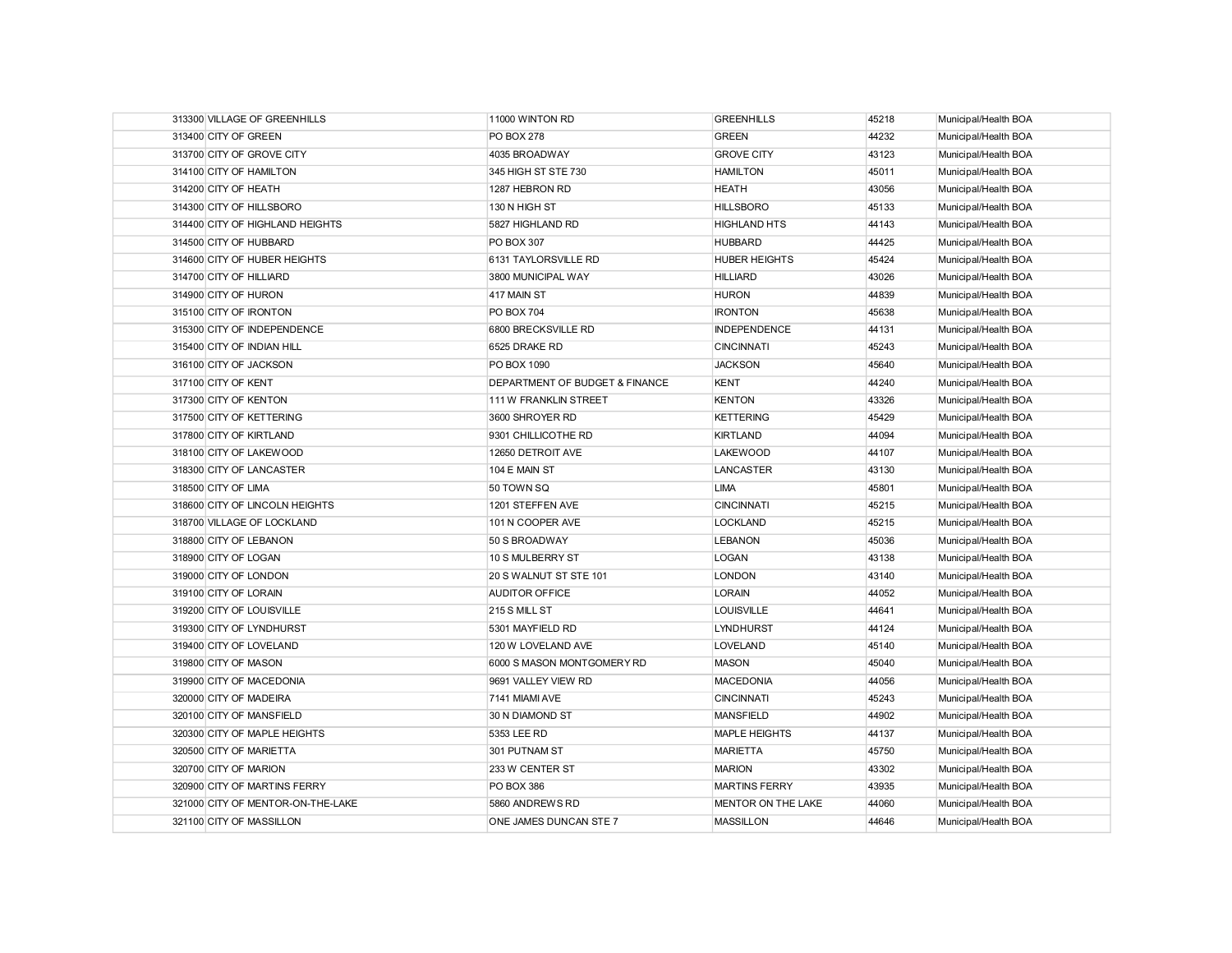| 321200 CITY OF MAUMEE             | 400 CONANT ST             | <b>MAUMEE</b>             | 43537 | Municipal/Health BOA |
|-----------------------------------|---------------------------|---------------------------|-------|----------------------|
| 321300 CITY OF MAYFIELD HEIGHTS   | 6154 MAYFIELD ROAD        | <b>MAYFIELD HEIGHTS</b>   | 44124 | Municipal/Health BOA |
| 321400 CITY OF MEDINA             | 132 N ELMWOOD ST          | <b>MEDINA</b>             | 44256 | Municipal/Health BOA |
| 321500 CITY OF MIAMISBURG         | ATTN FINANCE 10 N 1ST STL | <b>MIAMISBURG</b>         | 45342 | Municipal/Health BOA |
| 321600 CITY OF MENTOR             | 8500 CIVIC CENTER BLVD    | <b>MENTOR</b>             | 44060 | Municipal/Health BOA |
| 321700 CITY OF MIDDLETOWN         | 1 DONHAM PLZ              | <b>MIDDLETOWN</b>         | 45042 | Municipal/Health BOA |
| 321800 CITY OF MIDDLEBURG HEIGHTS | 15700 BAGLEY RD           | <b>MIDDLEBURG HEIGHTS</b> | 44130 | Municipal/Health BOA |
| 321900 CITY OF MINGO JUNCTION     | 501 COMMERCIAL ST         | MINGO JUNCTION            | 43938 | Municipal/Health BOA |
| 322000 CITY OF MOUNT HEALTHY      | 7700 PERRY ST             | <b>MOUNT HEALTHY</b>      | 45231 | Municipal/Health BOA |
| 322100 CITY OF MOUNT VERNON       | 40 PUBLIC SQ              | <b>MOUNT VERNON</b>       | 43050 | Municipal/Health BOA |
| 322200 CITY OF MONTGOMERY         | 10101 MONTGOMERY RD       | <b>MONTGOMERY</b>         | 45242 | Municipal/Health BOA |
| 322300 CITY OF MORAINE            | 4200 DRYDEN RD            | <b>MORAINE</b>            | 45439 | Municipal/Health BOA |
| 322800 CITY OF NAPOLEON           | 255 W RIVERVIEW AVE       | <b>NAPOLEON</b>           | 43545 | Municipal/Health BOA |
| 323100 CITY OF NELSONVILLE        | 211 LAKE HOPE DR          | NELSONVILLE               | 45764 | Municipal/Health BOA |
| 323300 CITY OF NEWARK             | 40 W MAIN ST              | <b>NEWARK</b>             | 43055 | Municipal/Health BOA |
| 323400 CITY OF NEW CARLISLE       | 331 S CHURCH ST           | <b>NEW CARLISLE</b>       | 45344 | Municipal/Health BOA |
| 323500 VILLAGE OF NEW BOSTON      | 3980 RHODES AVE           | <b>NEW BOSTON</b>         | 45662 | Municipal/Health BOA |
| 323600 CITY OF NEWTON FALLS       | 612 W BROAD ST            | <b>NEWTON FALLS</b>       | 44444 | Municipal/Health BOA |
| 323700 CITY OF NILES              | 34 W STATE ST             | <b>NILES</b>              | 44446 | Municipal/Health BOA |
| 323800 CITY OF NORTH CANTON       | 145 N MAIN ST             | <b>NORTH CANTON</b>       | 44720 | Municipal/Health BOA |
| 323900 CITY OF NEW PHILADELPHIA   | 150 E HIGH AVE STE 019    | <b>NEW PHILADELPHIA</b>   | 44663 | Municipal/Health BOA |
| 324000 CITY OF NORTH COLLEGE HILL | 1500 W. GALBRAITH RD.     | <b>CINCINNATI</b>         | 45231 | Municipal/Health BOA |
| 324100 CITY OF NORWALK            | PO BOX 30                 | <b>NORWALK</b>            | 44857 | Municipal/Health BOA |
| 324200 CITY OF NORTH OLMSTED      | 5200 DOVER CENTER RD      | <b>NORTH OLMSTED</b>      | 44070 | Municipal/Health BOA |
| 324300 CITY OF NORWOOD            | 4645 MONTGOMERY RD        | NORWOOD                   | 45212 | Municipal/Health BOA |
| 324400 CITY OF NORTH RIDGEVILLE   | 7307 AVON BELDEN RD       | N RIDGEVILLE              | 44039 | Municipal/Health BOA |
| 324500 CITY OF NORTH ROYALTON     | 14600 STATE ROAD          | NORTH ROYALTON            | 44133 | Municipal/Health BOA |
| 324600 CITY OF NORTON             | 4060 COLUMBIA WOODS DR    | <b>NORTON</b>             | 44203 | Municipal/Health BOA |
| 325100 CITY OF OAKWOOD            | 30 PARK AVE               | <b>DAYTON</b>             | 45419 | Municipal/Health BOA |
| 325300 CITY OF OBERLIN            | 69 S MAIN ST              | <b>OBERLIN</b>            | 44074 | Municipal/Health BOA |
| 325400 CITY OF OLMSTED FALLS      | 26100 BAGLEY RD           | <b>OLMSTED FALLS</b>      | 44138 | Municipal/Health BOA |
| 325500 CITY OF ORRVILLE           | 207 N MAIN ST             | <b>ORRVILLE</b>           | 44667 | Municipal/Health BOA |
| 325700 CITY OF OREGON             | 5330 SEAMAN RD            | <b>OREGON</b>             | 43616 | Municipal/Health BOA |
| 325800 CITY OF OXFORD             | 15 S COLLEGE ST           | <b>OXFORD</b>             | 45056 | Municipal/Health BOA |
| 326000 CITY OF PEPPER PIKE        | 28000 SHAKER BLVD         | PEPPER PIKE               | 44124 | Municipal/Health BOA |
| 326100 CITY OF PAINESVILLE        | <b>7 RICHMOND ST</b>      | <b>PAINESVILLE</b>        | 44077 | Municipal/Health BOA |
| 326200 CITY OF PERRYSBURG         | 201 W INDIANA AVE         | <b>PERRYSBURG</b>         | 43551 | Municipal/Health BOA |
| 326300 CITY OF PARMA              | 6611 RIDGE RD             | <b>PARMA</b>              | 44129 | Municipal/Health BOA |
| 326400 CITY OF PARMA HEIGHTS      | 6281 PEARL RD             | PARMA HEIGHTS             | 44130 | Municipal/Health BOA |
| 326500 CITY OF PIQUA              | 201 W WATER ST            | <b>PIQUA</b>              | 45356 | Municipal/Health BOA |
| 326600 CITY OF PORT CLINTON       | 1868 E PERRY ST           | PORT CLINTON              | 43452 | Municipal/Health BOA |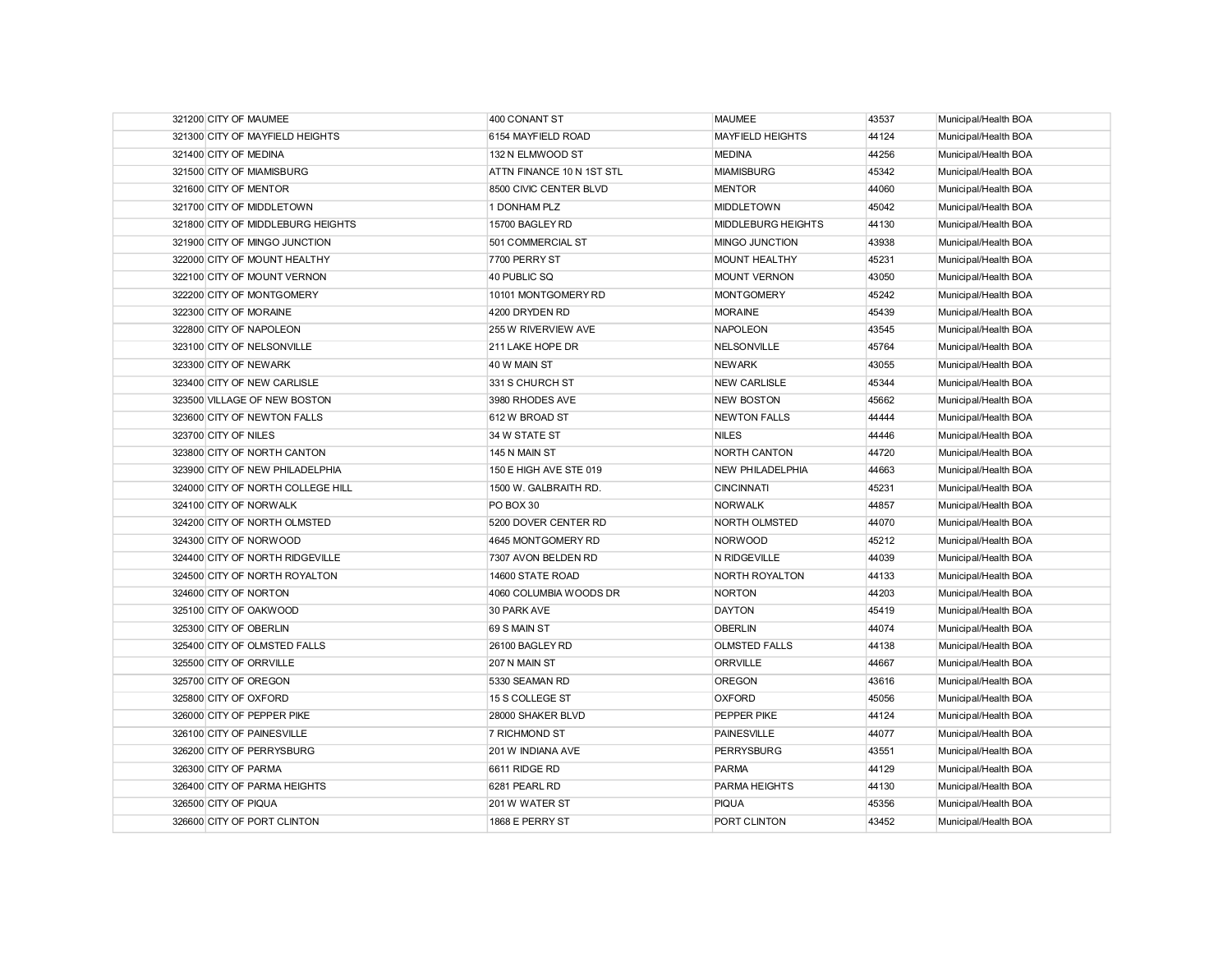| 326700 CITY OF PORTSMOUTH           | 728 2ND ST                  | <b>PORTSMOUTH</b>      | 45662 | Municipal/Health BOA |
|-------------------------------------|-----------------------------|------------------------|-------|----------------------|
| 327100 CITY OF RAVENNA              | PO BOX 1215 210 PARKWAY     | <b>RAVENNA</b>         | 44266 | Municipal/Health BOA |
| 327300 CITY OF READING              | 1000 MARKET ST              | <b>CINCINNATI</b>      | 45215 | Municipal/Health BOA |
| 327400 CITY OF REYNOLDSBURG         | 7232 E MAIN ST              | <b>REYNOLDSBURG</b>    | 43068 | Municipal/Health BOA |
| 327500 CITY OF ROCKY RIVER          | 21012 HILLIARD BLVD         | <b>ROCKY RIVER</b>     | 44116 | Municipal/Health BOA |
| 327600 CITY OF RICHMOND HEIGHTS     | 26789 HIGHLAND RD           | <b>RICHMOND HTS</b>    | 44143 | Municipal/Health BOA |
| 327700 CITY OF RITTMAN              | 30 N MAIN ST                | <b>RITTMAN</b>         | 44270 | Municipal/Health BOA |
| 327800 CITY OF ROSSFORD             | 133 OSBORNE ST              | <b>ROSSFORD</b>        | 43460 | Municipal/Health BOA |
| 328100 CITY OF SAINT BERNARD        | 110 WASHINGTON AVE          | <b>SAINT BERNARD</b>   | 45217 | Municipal/Health BOA |
| 328200 CITY OF SHARONVILLE          | 10900 READING RD            | SHARONVILLE            | 45241 | Municipal/Health BOA |
| 328300 CITY OF SAINT MARYS          | 101 E SPRING ST             | <b>ST MARYS</b>        | 45885 | Municipal/Health BOA |
| 328400 CITY OF SEVEN HILLS          | 7325 SUMMITVIEW DR          | <b>SEVEN HILLS</b>     | 44131 | Municipal/Health BOA |
| 328500 CITY OF SALEM                | 231 S BROADWAY AVE          | SALEM                  | 44460 | Municipal/Health BOA |
| 328600 CITY OF SPRINGDALE           | 11700 SPRINGFIELD PIKE      | <b>SPRINGDALE</b>      | 45246 | Municipal/Health BOA |
| 328700 CITY OF SANDUSKY             | 240 COLUMBUS AVE            | SANDUSKY               | 44870 | Municipal/Health BOA |
| 328800 CITY OF STREETSBORO          | 9184 SR 43                  | <b>STREETSBORO</b>     | 44241 | Municipal/Health BOA |
| 328900 CITY OF SHELBY               | <b>SHELBY CITY HALL</b>     | SHELBY                 | 44875 | Municipal/Health BOA |
| 329000 CITY OF SHEFFIELD LAKE       | 609 HARRIS RD               | SHEFFIELD LAKE         | 44054 | Municipal/Health BOA |
| 329100 CITY OF SHAKER HEIGHTS       | 3400 LEE RD                 | <b>SHAKER HEIGHTS</b>  | 44120 | Municipal/Health BOA |
| 329300 CITY OF SIDNEY               | 201 W POPLAR ST             | <b>SIDNEY</b>          | 45365 | Municipal/Health BOA |
| 329400 CITY OF SOUTH EUCLID         | 1349 S GREEN RD             | SOUTH EUCLID           | 44121 | Municipal/Health BOA |
| 329500 CITY OF SPRINGFIELD          | 76 E HIGH ST                | <b>SPRINGFIELD</b>     | 45502 | Municipal/Health BOA |
| 329700 CITY OF STEUBENVILLE         | <b>FINANCE OFFICE</b>       | <b>STEUBENVILLE</b>    | 43952 | Municipal/Health BOA |
| 329800 CITY OF SILVERTON            | 6943 MONTGOMERY RD          | <b>SILVERTON</b>       | 45236 | Municipal/Health BOA |
| 329900 CITY OF STRUTHERS            | 6 ELM ST                    | <b>STRUTHERS</b>       | 44471 | Municipal/Health BOA |
| 330000 CITY OF TALLMADGE            | 46 NORTH AVE                | <b>TALLMADGE</b>       | 44278 | Municipal/Health BOA |
| 330100 CITY OF TIFFIN               | 53 E MARKET ST              | <b>TIFFIN</b>          | 44883 | Municipal/Health BOA |
| 330200 CITY OF SOLON                | 34200 BAINBRIDGE RD         | <b>SOLON</b>           | 44139 | Municipal/Health BOA |
| 330300 CITY OF STOW                 | 3760 DARROW RD              | <b>STOW</b>            | 44224 | Municipal/Health BOA |
| 330400 CITY OF STRONGSVILLE         | 16099 FOLTZ INDUSTRIAL PKWY | <b>STRONGSVILLE</b>    | 44149 | Municipal/Health BOA |
| 330500 CITY OF TORONTO              | <b>PO BOX 189</b>           | <b>TORONTO</b>         | 43964 | Municipal/Health BOA |
| 330600 CITY OF TWINSBURG            | 10075 RAVENNA ROAD          | <b>TWINSBURG</b>       | 44087 | Municipal/Health BOA |
| 330700 CITY OF TROY                 | 100 S MARKET ST             | <b>TROY</b>            | 45373 | Municipal/Health BOA |
| 330800 CITY OF SYLVANIA             | 6730 MONROE ST STE 201      | <b>SYLVANIA</b>        | 43560 | Municipal/Health BOA |
| 330900 CITY OF WARRENSVILLE HEIGHTS | 4743 RICHMOND RD            | <b>CLEVELAND</b>       | 44128 | Municipal/Health BOA |
| 331000 CITY OF WESTERVILLE          | 21 S STATE ST               | <b>WESTERVILLE</b>     | 43081 | Municipal/Health BOA |
| 331100 CITY OF UHRICHSVILLE         | 305E SECOND ST              | <b>UHRICHSVILLE</b>    | 44683 | Municipal/Health BOA |
| 331200 CITY OF UNIVERSITY HEIGHTS   | 2300 WARRENSVILLE CENTER RD | UNIVERSITY HEIGHTS     | 44118 | Municipal/Health BOA |
| 331300 CITY OF UPPER ARLINGTON      | 3600 TREMONT ROAD           | <b>UPPER ARLINGTON</b> | 43221 | Municipal/Health BOA |
| 331400 CITY OF TROTWOOD             | 3035 N OLIVE RD             | <b>TROTWOOD</b>        | 45426 | Municipal/Health BOA |
| 331500 CITY OF URBANA               | 205 S MAIN ST               | <b>URBANA</b>          | 43078 | Municipal/Health BOA |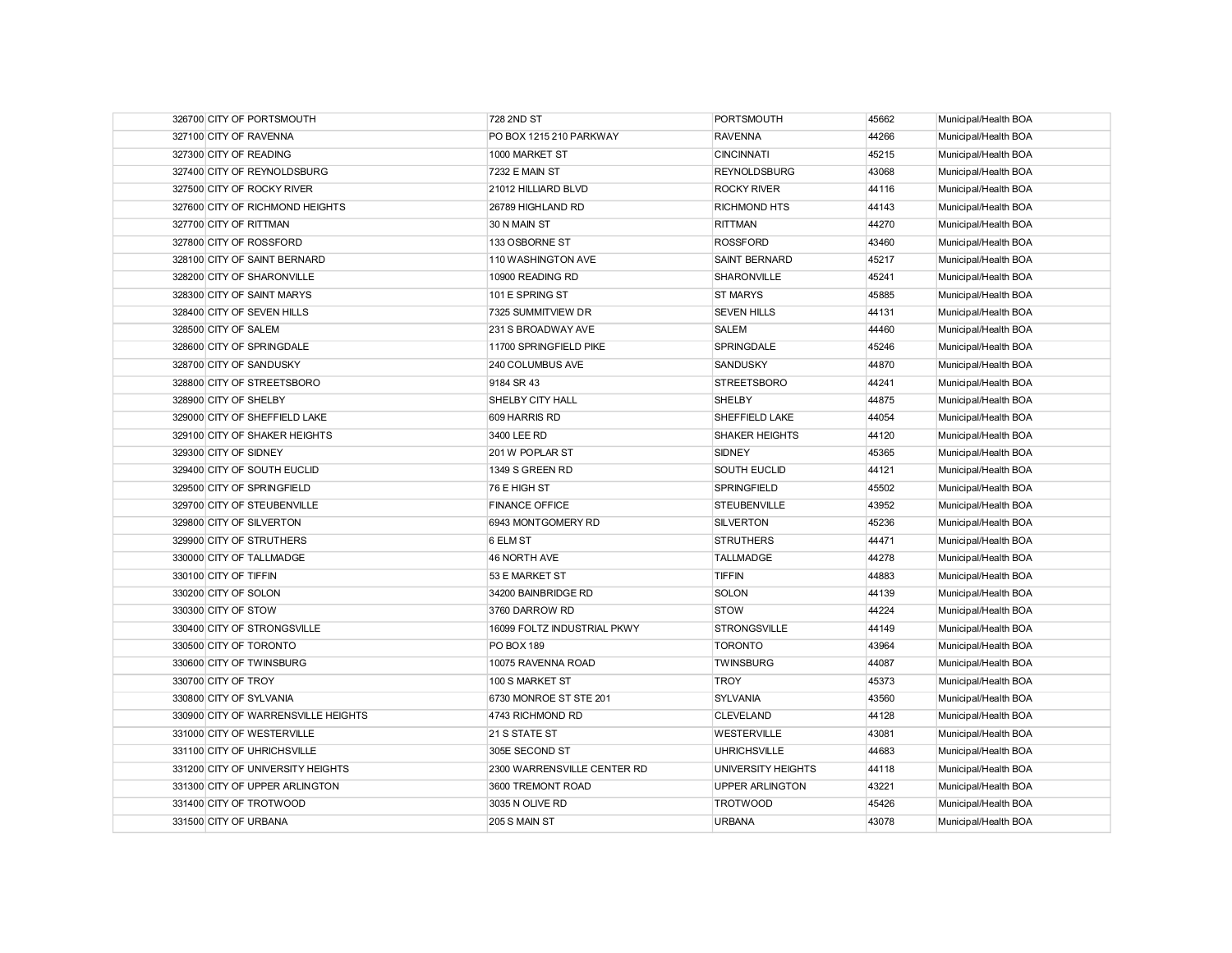| 331600 CITY OF TIPP CITY              | 260 S GARBER DR                | <b>TIPP CITY</b>          | 45371 | Municipal/Health BOA |
|---------------------------------------|--------------------------------|---------------------------|-------|----------------------|
| 331700 CITY OF TRENTON                | 11 E STATE ST                  | <b>TRENTON</b>            | 45067 | Municipal/Health BOA |
| 331800 CITY OF SHADYSIDE              | 50 E 39TH ST                   | <b>SHADYSIDE</b>          | 43947 | Municipal/Health BOA |
| 331900 CITY OF UPPER SANDUSKY         | 119 N 7TH ST                   | <b>UPPER SANDUSKY</b>     | 43351 | Municipal/Health BOA |
| 332100 CITY OF VAN WERT               | 515 E MAIN ST                  | <b>VAN WERT</b>           | 45891 | Municipal/Health BOA |
| 332200 CITY OF VANDALIA               | 333 JAMES BOHANAN DR           | VANDALIA                  | 45377 | Municipal/Health BOA |
| 332300 CITY OF WOOSTER                | 538 N MARKET ST                | <b>WOOSTER</b>            | 44691 | Municipal/Health BOA |
| 332400 WOOSTER HOSPITAL               | 1761 BEALL AVE                 | <b>WOOSTER</b>            | 44691 | Municipal/Health BOA |
| 332500 CITY OF VERMILION              | 5511 LIBERTY AVE               | <b>VERMILION</b>          | 44089 | Municipal/Health BOA |
| 333100 CITY OF WADSWORTH              | 120 MAPLE ST                   | <b>WADSWORTH</b>          | 44281 | Municipal/Health BOA |
| 333300 CITY OF WAPAKONETA             | 701 PARLETTE CT                | <b>WAPAKONETA</b>         | 45895 | Municipal/Health BOA |
| 333500 CITY OF WARREN                 | 391 MAHONING AVE NW            | <b>WARREN</b>             | 44483 | Municipal/Health BOA |
| 333600 CITY OF WEST CARROLLTON        | 300 E CENTRAL AVE              | <b>WEST CARROLLTON</b>    | 45449 | Municipal/Health BOA |
| 333700 CITY OF WASHINGTON COURT HOUSE | 105 N MAIN ST                  | <b>WASHINGTON COURT H</b> | 43160 | Municipal/Health BOA |
| 333800 CITY OF WAVERLY                | <b>ATTENTION AUDITOR</b>       | <b>WAVERLY</b>            | 45690 | Municipal/Health BOA |
| 333900 CITY OF WELLSTON               | 203 E BROADWAY ST              | <b>WELLSTON</b>           | 45692 | Municipal/Health BOA |
| 334000 CITY OF WILLOWICK              | 30435 LAKE SHORE BLVD          | <b>WILLOWICK</b>          | 44095 | Municipal/Health BOA |
| 334100 VILLAGE OF WELLSVILLE          | 1200 MAIN ST                   | <b>WELLSVILLE</b>         | 43968 | Municipal/Health BOA |
| 334200 CITY OF WICKLIFFE              | 28730 RIDGE RD                 | <b>WICKLIFFE</b>          | 44092 | Municipal/Health BOA |
| 334300 CITY OF WILMINGTON             | 69 N SOUTH ST                  | <b>WILMINGTON</b>         | 45177 | Municipal/Health BOA |
| 334400 CITY OF WILLOUGHBY             | 1 PUBLIC SQ                    | <b>WILLOUGHBY</b>         | 44094 | Municipal/Health BOA |
| 334600 CITY OF WESTLAKE               | 27700 HILLIARD BLVD            | <b>WESTLAKE</b>           | 44145 | Municipal/Health BOA |
| 334700 CITY OF WYOMING                | 800 OAK AVE                    | <b>WYOMING</b>            | 45215 | Municipal/Health BOA |
| 334800 CITY OF WHITEHALL              | 360 S YEARLING RD              | WHITEHALL                 | 43213 | Municipal/Health BOA |
| 334900 CITY OF WORTHINGTON            | <b>PO BOX 480</b>              | <b>WORTHINGTON</b>        | 43085 | Municipal/Health BOA |
| 335000 CITY OF WILLOUGHBY HILLS       | 35405 CHARDON RD               | <b>WILLOUGHBY HILLS</b>   | 44094 | Municipal/Health BOA |
| 335100 CITY OF XENIA                  | 107 E MAIN ST                  | <b>XENIA</b>              | 45385 | Municipal/Health BOA |
| 335300 CITY OF WILLARD                | 631 MYRTLE AVE                 | <b>WILLARD</b>            | 44890 | Municipal/Health BOA |
| 336100 CITY OF YOUNGSTOWN             | 26 S. PHELPS STREET 3RD FLOOR  | YOUNGSTOWN                | 44503 | Municipal/Health BOA |
| 337100 CITY OF ZANESVILLE             | 401 MARKET ST                  | ZANESVILLE                | 43701 | Municipal/Health BOA |
| 340000 CITY OF CLEVELAND              | 601 LAKESIDE AVE RM 19         | <b>CLEVELAND</b>          | 44114 | Municipal/Health BOA |
| 360000 CITY OF TOLEDO                 | 1 GOVERNMENT CENTER SUITE 2020 | <b>TOLEDO</b>             | 43604 | Municipal/Health BOA |
| 400000 VILLAGE OF BAILEY LAKES        | 822 MAINT ST                   | <b>ASHLAND</b>            | 44805 | Municipal/Health BOA |
| 400100 VILLAGE OF ABERDEEN            | <b>PO BOX 509</b>              | <b>ABERDEEN</b>           | 45101 | Municipal/Health BOA |
| 400200 VILLAGE OF ADA                 | PO BOX 292 115 W BUCKEYE AVE   | <b>ADA</b>                | 45810 | Municipal/Health BOA |
| 400400 VILLAGE OF ADDYSTON            | 235 MAIN ST                    | <b>ADDYSTON</b>           | 45001 | Municipal/Health BOA |
| 400500 VILLAGE OF ADELPHI             | <b>PO BOX 568</b>              | <b>ADELPHI</b>            | 43101 | Municipal/Health BOA |
| 400600 VILLAGE OF ADENA               | <b>PO BOX 157</b>              | <b>ADENA</b>              | 43901 | Municipal/Health BOA |
| 400700 VILLAGE OF ALBANY              | <b>PO BOX 153</b>              | <b>ALBANY</b>             | 45710 | Municipal/Health BOA |
| 400800 VILLAGE OF ALEXANDRIA          | 4 WEST MAIN ST                 | <b>ALEXANDRIA</b>         | 43001 | Municipal/Health BOA |
| 400900 VILLAGE OF ALGER               | 207 ANGLE ST                   | <b>ALGER</b>              | 45812 | Municipal/Health BOA |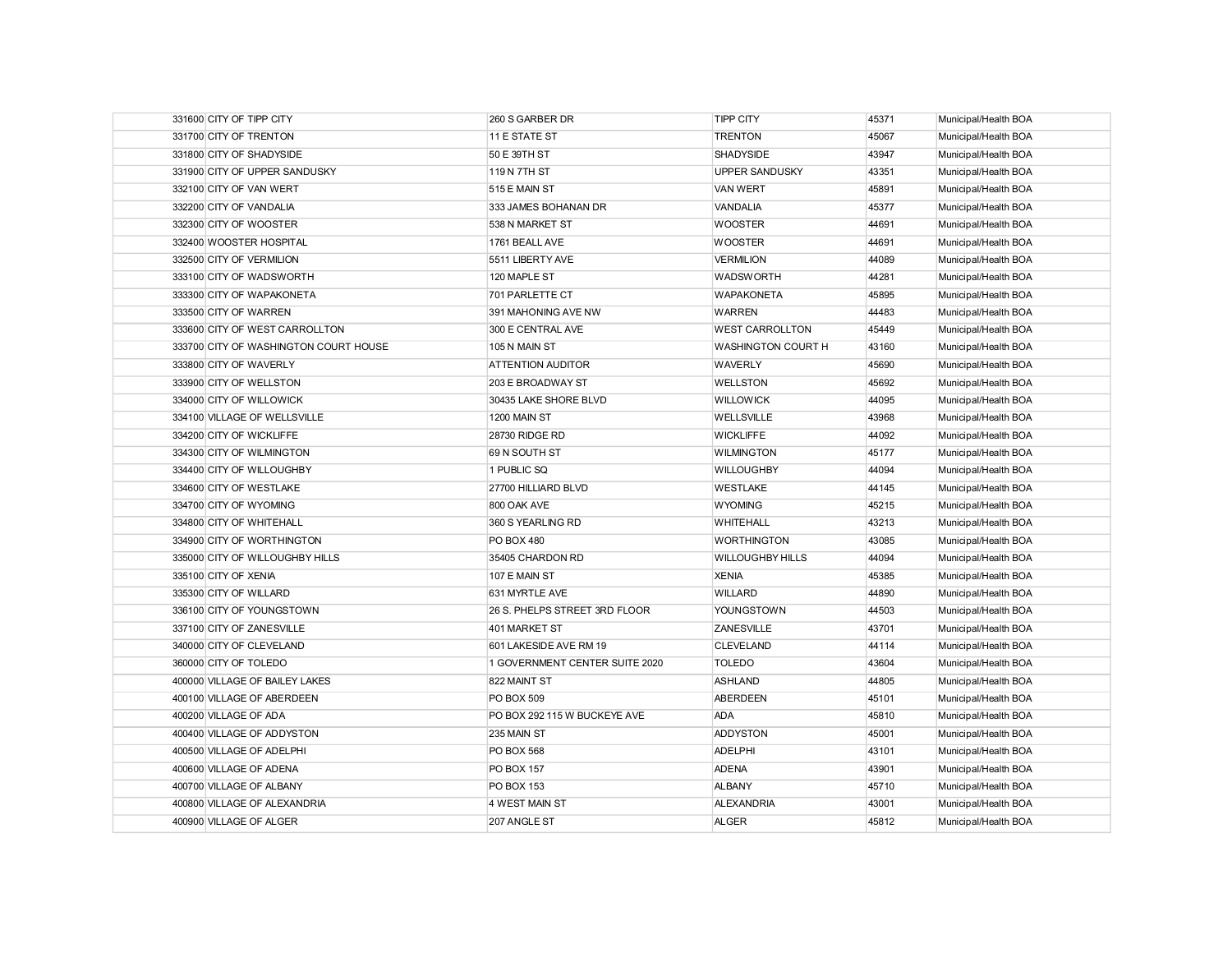| 401100 VILLAGE OF AMBERLEY          | 7149 RIDGE RD                   | <b>CINCINNATI</b>    | 45237 | Municipal/Health BOA |
|-------------------------------------|---------------------------------|----------------------|-------|----------------------|
| 401200 VILLAGE OF AMANDA            | <b>PO BOX 250</b>               | <b>AMANDA</b>        | 43102 | Municipal/Health BOA |
| 401400 VILLAGE OF AMESVILLE         | PO BOX 213                      | <b>AMESVILLE</b>     | 45711 | Municipal/Health BOA |
| 401600 VILLAGE OF AMSTERDAM         | 103 SPRINGFIELD ST              | <b>AMSTERDAM</b>     | 43903 | Municipal/Health BOA |
| 401700 VILLAGE OF ANDOVER           | 134 MAPLE ST                    | <b>ANDOVER</b>       | 44003 | Municipal/Health BOA |
| 401800 VILLAGE OF ANNA              | PO BOX 140                      | <b>ANNA</b>          | 45302 | Municipal/Health BOA |
| 401900 VILLAGE OF ANSONIA           | PO BOX 607                      | <b>ANSONIA</b>       | 45303 | Municipal/Health BOA |
| 402000 VILLAGE OF ANTIOCH           | 38957 CROSS STREET              | <b>WOODSFIELD</b>    | 43793 | Municipal/Health BOA |
| 402100 VILLAGE OF ANTWERP           | PO BOX 1046                     | <b>ANTWERP</b>       | 45813 | Municipal/Health BOA |
| 402200 VILLAGE OF APPLE CREEK       | 327 EDGEWOOD DR                 | <b>DALTON</b>        | 44618 | Municipal/Health BOA |
| 402300 VILLAGE OF ARCADIA           | 104 S GIBSON ST                 | <b>ARCADIA</b>       | 44804 | Municipal/Health BOA |
| 402400 VILLAGE OF ARCANUM           | <b>PO BOX 398</b>               | <b>ARCANUM</b>       | 45304 | Municipal/Health BOA |
| 402500 VILLAGE OF ARCHBOLD          | 300 N DEFIANCE ST               | <b>ARCHBOLD</b>      | 43502 | Municipal/Health BOA |
| 402600 VILLAGE OF ARLINGTON         | <b>PO BOX 699</b>               | <b>ARLINGTON</b>     | 45814 | Municipal/Health BOA |
| 402700 VILLAGE OF ARLINGTON HEIGHTS | 601 ELLIOTT AVE                 | <b>CINCINNATI</b>    | 45215 | Municipal/Health BOA |
| 402800 VILLAGE OF ASHLEY            | 3 N HARRISON ST                 | <b>ASHLEY</b>        | 43003 | Municipal/Health BOA |
| 402900 VILLAGE OF AQUILLA           | PO BOX 1127                     | <b>CHARDON</b>       | 44024 | Municipal/Health BOA |
| 403100 VILLAGE OF ASHVILLE          | PO BOX 195                      | <b>ASHVILLE</b>      | 43103 | Municipal/Health BOA |
| 403200 VILLAGE OF ATHALIA           | 14407 STATE ROUTE 7             | <b>PROCTORVILLE</b>  | 45669 | Municipal/Health BOA |
| 403300 VILLAGE OF ATTICA            | 20 S MAIN ST                    | <b>ATTICA</b>        | 44807 | Municipal/Health BOA |
| 403800 VILLAGE OF BAINBRIDGE        | 298 E MAIN ST                   | <b>BAINBRIDGE</b>    | 45612 | Municipal/Health BOA |
| 403900 VILLAGE OF BAIRDSTOWN        | 535 W GYPSY LN LOT 293          | <b>BOWLING GREEN</b> | 43402 | Municipal/Health BOA |
| 404000 VILLAGE OF BALTIC            | 102 W MAIN ST                   | <b>BALTIC</b>        | 43804 | Municipal/Health BOA |
| 404100 VILLAGE OF BALTIMORE         | 103 W MARKET ST                 | <b>BALTIMORE</b>     | 43105 | Municipal/Health BOA |
| 404200 VILLAGE OF BARNHILL          | <b>PO BOX 558</b>               | <b>MIDVALE</b>       | 44653 | Municipal/Health BOA |
| 404300 VILLAGE OF BARNESVILLE       | 132 N ARCH ST                   | <b>BARNESVILLE</b>   | 43713 | Municipal/Health BOA |
| 404500 VILLAGE OF BAY VIEW          | 304 E BAY VIEW DR               | SANDUSKY             | 44870 | Municipal/Health BOA |
| 404600 VILLAGE OF BATAVIA           | 65 N SECOND ST                  | <b>BATAVIA</b>       | 45103 | Municipal/Health BOA |
| 404700 VILLAGE OF BATESVILLE        | PO BOX 325                      | QUAKER CITY          | 43773 | Municipal/Health BOA |
| 404900 VILLAGE OF BEACH CITY        | 105 EAST MAIN ST                | <b>BEACH CITY</b>    | 44608 | Municipal/Health BOA |
| 405100 VILLAGE OF BEALLSVILLE       | 43057 OHIO AVE                  | <b>BEALLSVILLE</b>   | 43716 | Municipal/Health BOA |
| 405200 VILLAGE OF BEAVER            | PO BOX 238 6939 STATE ROUTE 335 | <b>BEAVER</b>        | 45613 | Municipal/Health BOA |
| 405300 VILLAGE OF BEAVER DAM        | 101 W MAIN ST                   | <b>BEAVERDAM</b>     | 45808 | Municipal/Health BOA |
| 405400 CITY OF BELLBROOK            | 15 E FRANKLIN ST                | <b>BELLBROOK</b>     | 45305 | Municipal/Health BOA |
| 405500 VILLAGE OF BELLE CENTER      | PO BOX 564                      | <b>BELLE CENTER</b>  | 43310 | Municipal/Health BOA |
| 405600 VILLAGE OF BELLE VALLEY      | PO BOX 44                       | <b>BELLE VALLEY</b>  | 43717 | Municipal/Health BOA |
| 406100 VILLAGE OF BELLVILLE         | 142 PARK PL                     | <b>BELLVILLE</b>     | 44813 | Municipal/Health BOA |
| 406200 VILLAGE OF BELMONT           | PO BOX 68                       | <b>BELMONT</b>       | 43718 | Municipal/Health BOA |
| 406300 VILLAGE OF BELMORE           | <b>BOX 10</b>                   | <b>BELMORE</b>       | 45815 | Municipal/Health BOA |
| 406400 VILLAGE OF BELOIT            | 17893 E FIFTH ST                | <b>BELOIT</b>        | 44609 | Municipal/Health BOA |
| 406600 VILLAGE OF BENTLEYVILLE      | 6253 CHAGRIN RIVER RD           | <b>BENTLEYVILLE</b>  | 44022 | Municipal/Health BOA |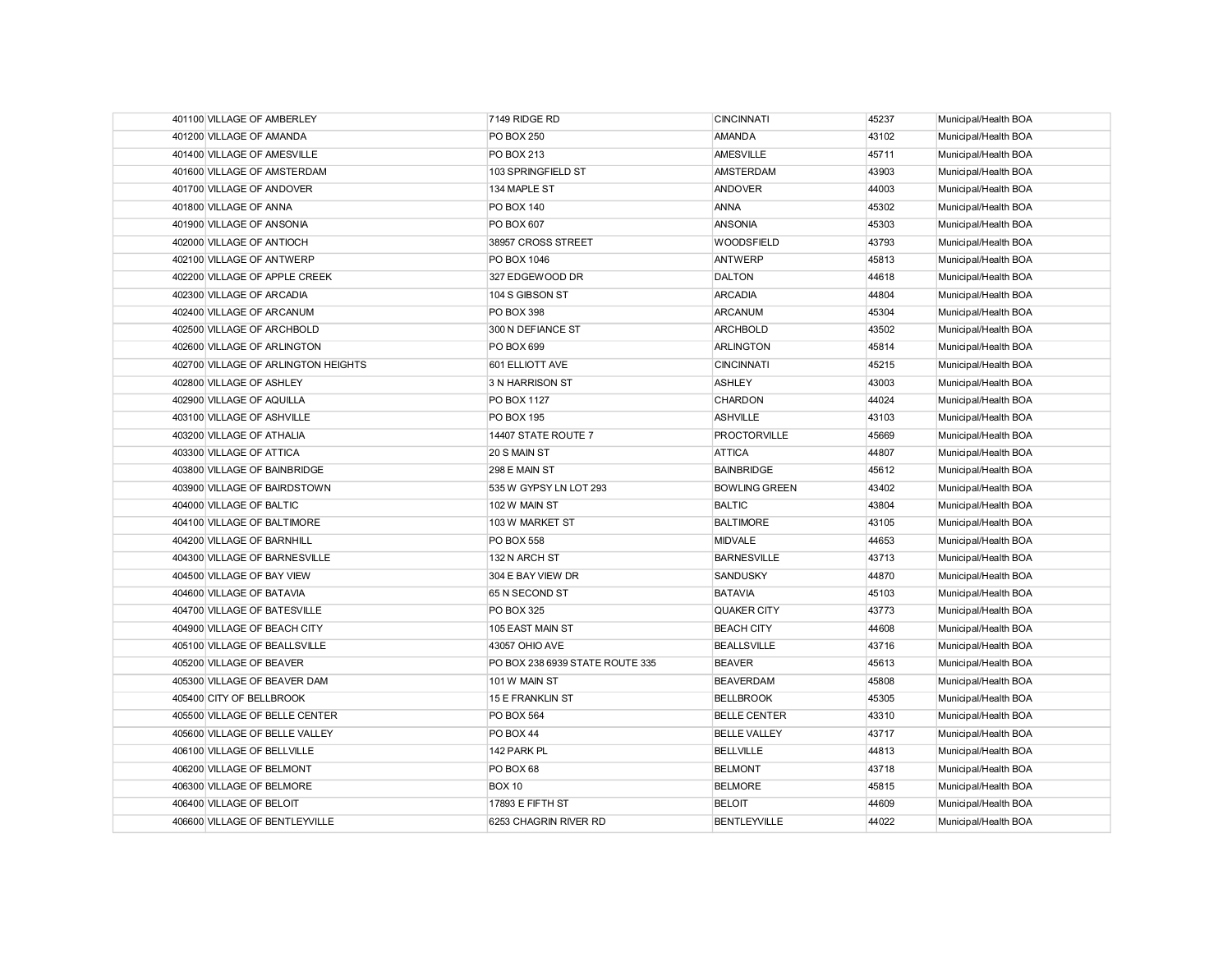| 406700 VILLAGE OF BENTON RIDGE     | PO BOX 5                | <b>BENTON RIDGE</b>     | 45816 | Municipal/Health BOA |
|------------------------------------|-------------------------|-------------------------|-------|----------------------|
| 406800 VILLAGE OF BERGHOLZ         | <b>PO BOX 242</b>       | <b>BERGHOLZ</b>         | 43908 | Municipal/Health BOA |
| 406900 VILLAGE OF BERKEY           | PO BOX 41               | <b>BERKEY</b>           | 43504 | Municipal/Health BOA |
| 407100 VILLAGE OF BERLIN HEIGHTS   | 8 W MAIN ST             | <b>BERLIN HTS</b>       | 44814 | Municipal/Health BOA |
| 407200 VILLAGE OF BETHEL           | 120 N MAIN ST           | <b>BETHEL</b>           | 45106 | Municipal/Health BOA |
| 407300 VILLAGE OF BETHESDA         | PO BOX 95               | <b>BETHESDA</b>         | 43719 | Municipal/Health BOA |
| 407400 VILLAGE OF BETTSVILLE       | 308 EMMA STREET COMPLEX | <b>BETTSVILLE</b>       | 44815 | Municipal/Health BOA |
| 407500 VILLAGE OF BEVERLY          | 919 MITCHELL AVE        | <b>BEVERLY</b>          | 45715 | Municipal/Health BOA |
| 407600 VILLAGE OF BLAKESLEE        | 227 WASHINGTON ST       | <b>BLAKESLEE</b>        | 43505 | Municipal/Health BOA |
| 407700 VILLAGE OF BLANCHESTER      | 318 E MAIN ST           | <b>BLANCHESTER</b>      | 45107 | Municipal/Health BOA |
| 407800 VILLAGE OF BLOOMDALE        | 206 VINE STREET         | <b>BLOOMDALE</b>        | 44817 | Municipal/Health BOA |
| 407900 VILLAGE OF BLOOMINGDALE     | <b>PO BOX 429</b>       | <b>BARNESVILLE</b>      | 43713 | Municipal/Health BOA |
| 408000 VILLAGE OF KIPTON           | <b>PO BOX 177</b>       | <b>KIPTON</b>           | 44049 | Municipal/Health BOA |
| 408200 VILLAGE OF BLOOMINGBURG     | 62 MAIN ST PO BOX 186   | <b>BLOOMINGBURG</b>     | 43106 | Municipal/Health BOA |
| 408300 VILLAGE OF BLOOMVILLE       | 10 BEEGHLY AVENUE       | <b>BLOOMVILLE</b>       | 44818 | Municipal/Health BOA |
| 408400 VILLAGE OF BLUFFTON         | 154 N MAIN ST           | <b>BLUFFTON</b>         | 45817 | Municipal/Health BOA |
| 408500 VILLAGE OF BOLIVAR          | <b>PO BOX 117</b>       | <b>BOLIVAR</b>          | 44612 | Municipal/Health BOA |
| 408600 VILLAGE OF BOSTON HEIGHTS   | 45 E BOSTON MILLS RD    | <b>HUDSON</b>           | 44236 | Municipal/Health BOA |
| 408700 VILLAGE OF BOTKINS          | PO BOX 190              | <b>BOTKINS</b>          | 45306 | Municipal/Health BOA |
| 408800 VILLAGE OF BOWERSTON        | <b>PO BOX 262</b>       | <b>BOWERSTON</b>        | 44695 | Municipal/Health BOA |
| 408900 VILLAGE OF BOWERSVILLE      | <b>PO BOX 306</b>       | <b>BOWERSVILLE</b>      | 45307 | Municipal/Health BOA |
| 409000 VILLAGE OF BRADFORD         | 115 N MIAMI AVE         | <b>BRADFORD</b>         | 45308 | Municipal/Health BOA |
| 409200 VILLAGE OF BRADNER          | 130 N MAIN ST           | <b>BRADNER</b>          | 43406 | Municipal/Health BOA |
| 409400 VILLAGE OF BRATENAHL        | 411 BRATENAHL RD        | <b>CLEVELAND</b>        | 44108 | Municipal/Health BOA |
| 409600 VILLAGE OF BREMEN           | 9090 MARIETTA ROAD      | <b>BREMEN</b>           | 43107 | Municipal/Health BOA |
| 409700 VILLAGE OF BREWSTER         | 302 WABASH AVE S        | <b>BREWSTER</b>         | 44613 | Municipal/Health BOA |
| 409800 VILLAGE OF BRIDGEPORT       | 301 MAIN ST             | <b>BRIDGEPORT</b>       | 43912 | Municipal/Health BOA |
| 410000 VILLAGE OF BRICE            | 5990 COLUMBUS STREET    | <b>BRICE</b>            | 43109 | Municipal/Health BOA |
| 410300 VILLAGE OF BROOKLYN HEIGHTS | 345 TUXEDO AVE          | <b>BROOKLYN HEIGHTS</b> | 44131 | Municipal/Health BOA |
| 410500 VILLAGE OF BROOKSIDE        | 875 NATIONAL RD         | <b>BRIDGEPORT</b>       | 43912 | Municipal/Health BOA |
| 410700 VILLAGE OF BROOKVILLE       | PO BOX 10               | <b>BROOKVILLE</b>       | 45309 | Municipal/Health BOA |
| 410900 VILLAGE OF BROUGHTON        | PO BOX 334              | <b>PAULDING</b>         | 45879 | Municipal/Health BOA |
| 411200 VILLAGE OF BUCHTEL          | <b>PO BOX 311</b>       | <b>BUCHTEL</b>          | 45716 | Municipal/Health BOA |
| 411300 VILLAGE OF BUCKLAND         | 100 OLD TILE MILL RD    | <b>BUCKLAND</b>         | 45819 | Municipal/Health BOA |
| 411400 VILLAGE OF BURBANK          | <b>PO BOX 145</b>       | <b>BURBANK</b>          | 44214 | Municipal/Health BOA |
| 411500 VILLAGE OF BUCKEYE LAKE     | 5192 WALNUT RD SE       | <b>BUCKEYE LAKE</b>     | 43008 | Municipal/Health BOA |
| 411600 VILLAGE OF BURGOON          | PO BOX 56               | <b>BURGOON</b>          | 43407 | Municipal/Health BOA |
| 411800 VILLAGE OF BURKETTSVILLE    | PO BOX 463              | <b>SAINT HENRY</b>      | 45883 | Municipal/Health BOA |
| 411900 VILLAGE OF BURTON           | 14588 W PARK            | <b>BURTON</b>           | 44021 | Municipal/Health BOA |
| 412100 VILLAGE OF BUTLER           | 33 ELM ST               | <b>BUTLER</b>           | 44822 | Municipal/Health BOA |
| 412200 VILLAGE OF BYESVILLE        | 221 E MAIN AVE          | <b>BYESVILLE</b>        | 43723 | Municipal/Health BOA |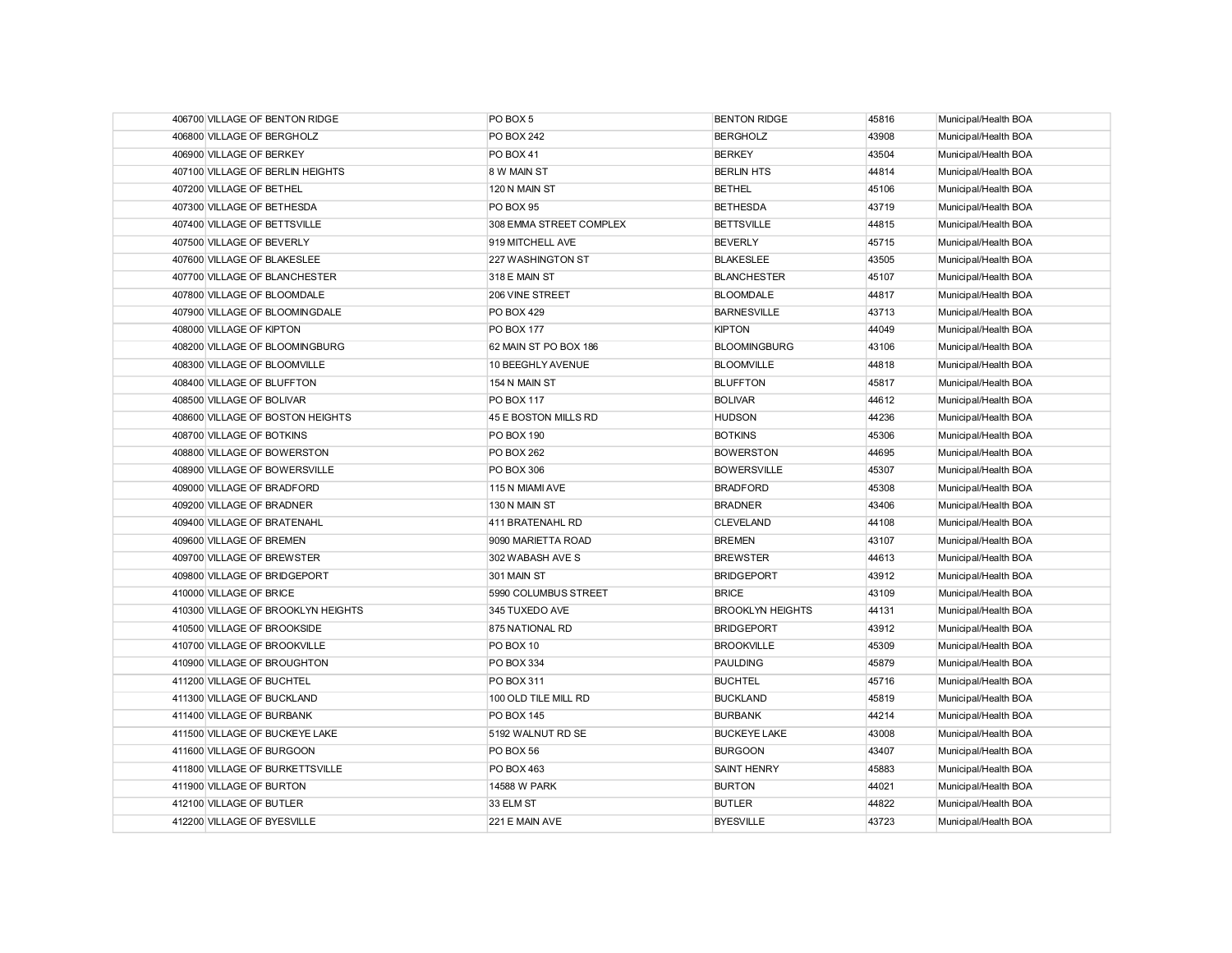| 412400 VILLAGE OF CADIZ          | 128 COURT ST            | CADIZ                 | 43907 | Municipal/Health BOA |
|----------------------------------|-------------------------|-----------------------|-------|----------------------|
| 412500 VILLAGE OF CALDWELL       | 215 WEST ST             | CALDWELL              | 43724 | Municipal/Health BOA |
| 412600 VILLAGE OF CALEDONIA      | 110 E MARION ST         | CALEDONIA             | 43314 | Municipal/Health BOA |
| 412700 VILLAGE OF CAMDEN         | 56 W CENTRAL AVE        | CAMDEN                | 45311 | Municipal/Health BOA |
| 412800 CITY OF CANAL FULTON      | 155 E MARKET ST         | <b>CANAL FULTON</b>   | 44614 | Municipal/Health BOA |
| 412900 CITY OF CANAL WINCHESTER  | 36 S HIGH ST            | CANAL WINCHESTER      | 43110 | Municipal/Health BOA |
| 413000 CITY OF CANFIELD          | 104 LISBON ST           | <b>CANFIELD</b>       | 44406 | Municipal/Health BOA |
| 413100 VILLAGE OF CAIRO          | <b>PO BOX 198</b>       | CAIRO                 | 45820 | Municipal/Health BOA |
| 413400 VILLAGE OF CARDINGTON     | 215 PARK AVE            | <b>CARDINGTON</b>     | 43315 | Municipal/Health BOA |
| 413600 VILLAGE OF CAREY          | 127 N VANCE ST          | CAREY                 | 43316 | Municipal/Health BOA |
| 413700 CITY OF CARLISLE          | 760 W CENTRAL AVE       | <b>CARLISLE</b>       | 45005 | Municipal/Health BOA |
| 413800 VILLAGE OF CARROLL        | 68 CENTER ST            | CARROLL               | 43112 | Municipal/Health BOA |
| 414000 VILLAGE OF CARROLLTON     | 80 SECOND ST SW         | CARROLLTON            | 44615 | Municipal/Health BOA |
| 414100 VILLAGE OF CASTALIA       | 126 MAIN ST             | CASTALIA              | 44824 | Municipal/Health BOA |
| 414200 VILLAGE OF CASSTOWN       | PO BOX 91               | <b>CASSTOWN</b>       | 45312 | Municipal/Health BOA |
| 414400 VILLAGE OF CATAWBA        | PO BOX 25               | <b>CATAWBA</b>        | 43010 | Municipal/Health BOA |
| 414500 VILLAGE OF CECIL          | PO BOX 164              | <b>CECIL</b>          | 45821 | Municipal/Health BOA |
| 414700 VILLAGE OF CEDARVILLE     | PO BOX 51               | <b>CEDARVILLE</b>     | 45314 | Municipal/Health BOA |
| 414900 VILLAGE OF CENTERBURG     | 49 1/2 EAST MAIN STREET | <b>CENTERBURG</b>     | 43011 | Municipal/Health BOA |
| 415200 VILLAGE OF CENTERVILLE    | PO BOX 8                | <b>THURMAN</b>        | 45685 | Municipal/Health BOA |
| 415300 VILLAGE OF CHAGRIN FALLS  | 21 W WASHINGTON ST      | <b>CHAGRIN FALLS</b>  | 44022 | Municipal/Health BOA |
| 415500 CITY OF CHARDON           | 111 WATER ST 2ND FLOOR  | CHARDON               | 44024 | Municipal/Health BOA |
| 415800 VILLAGE OF CHESHIRE       | <b>PO BOX 276</b>       | <b>CHESHIRE</b>       | 45620 | Municipal/Health BOA |
| 415900 VILLAGE OF CHAUNCEY       | <b>PO BOX 227</b>       | <b>CHAUNCEY</b>       | 45719 | Municipal/Health BOA |
| 416200 VILLAGE OF CHESAPEAKE     | <b>PO BOX 388</b>       | CHESAPEAKE            | 45619 | Municipal/Health BOA |
| 416300 VILLAGE OF CHESTERHILL    | <b>PO BOX 191</b>       | <b>CHESTERHILL</b>    | 43728 | Municipal/Health BOA |
| 416500 VILLAGE OF CHICKASAW      | 38 WEST WAYNE           | <b>CHICKASAW</b>      | 45826 | Municipal/Health BOA |
| 416600 VILLAGE OF CHRISTIANSBURG | <b>PO BOX 375</b>       | <b>CHRISTIANSBURG</b> | 45389 | Municipal/Health BOA |
| 416700 VILLAGE OF CHIPPEWA LAKE  | <b>PO BOX 252</b>       | <b>SPENCER</b>        | 44275 | Municipal/Health BOA |
| 416900 VILLAGE OF CLARINGTON     | 361 MARKET ST           | <b>CLARINGTON</b>     | 43915 | Municipal/Health BOA |
| 417000 VILLAGE OF CLARKSBURG     | <b>PO BOX 187</b>       | <b>CLARKSBURG</b>     | 43115 | Municipal/Health BOA |
| 417100 VILLAGE OF CLARKSVILLE    | <b>PO BOX 167</b>       | <b>CLARKSVILLE</b>    | 45113 | Municipal/Health BOA |
| 417200 CITY OF CLAYTON           | <b>PO BOX 280</b>       | <b>CLAYTON</b>        | 45315 | Municipal/Health BOA |
| 417300 VILLAGE OF CLEVES         | 92 CLEVES AVE           | <b>CLEVES</b>         | 45002 | Municipal/Health BOA |
| 417700 VILLAGE OF CLINTON        | 7871 MAIN ST            | <b>CLINTON</b>        | 44216 | Municipal/Health BOA |
| 417900 VILLAGE OF CLOVERDALE     | 210 MAHONING ST         | CLOVERDALE            | 45827 | Municipal/Health BOA |
| 418000 VILLAGE OF CLAY CENTER    | 420/440 MAIN ST         | <b>CLAY CENTER</b>    | 43408 | Municipal/Health BOA |
| 418300 VILLAGE OF COAL GROVE     | 513 CARLTON DAVIDSON LN | COAL GROVE            | 45638 | Municipal/Health BOA |
| 418500 VILLAGE OF COALTON        | PO BOX 98               | COALTON               | 45621 | Municipal/Health BOA |
| 418800 VILLAGE OF COLDWATER      | 610 W SYCAMORE ST       | <b>COLDWATER</b>      | 45828 | Municipal/Health BOA |
| 418900 VILLAGE OF COLLEGE CORNER | <b>PO BOX 462</b>       | <b>COLLEGE CORNER</b> | 45003 | Municipal/Health BOA |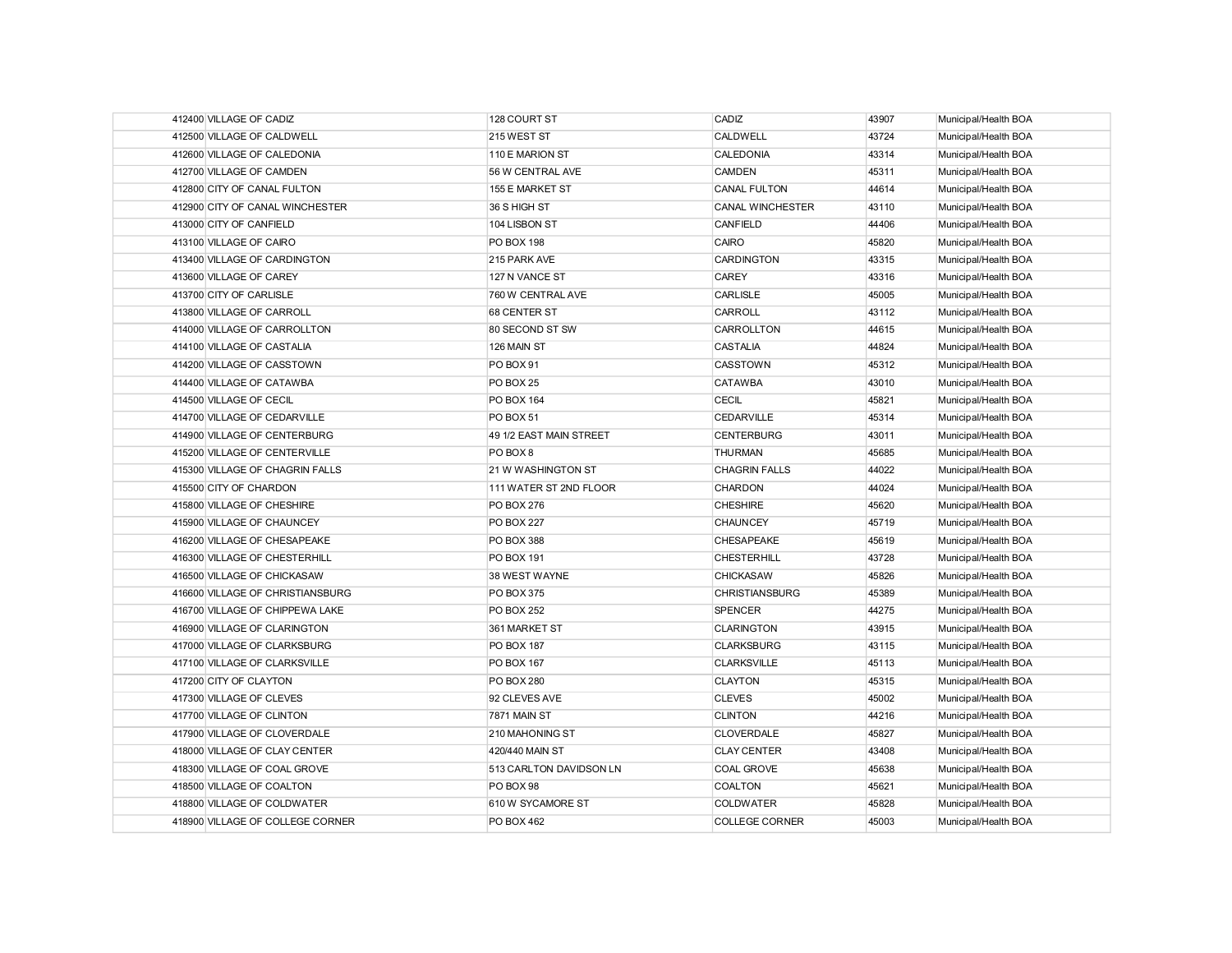| 419100 CITY OF COLUMBIANA          | 28 W FRIEND ST           | <b>COLUMBIANA</b>       | 44408 | Municipal/Health BOA |
|------------------------------------|--------------------------|-------------------------|-------|----------------------|
| 419400 VILLAGE OF COLUMBUS GROVE   | 113 E SYCAMORE ST        | <b>COLUMBUS GROVE</b>   | 45830 | Municipal/Health BOA |
| 419600 VILLAGE OF CONESVILLE       | <b>PO BOX 214</b>        | <b>CONESVILLE</b>       | 43811 | Municipal/Health BOA |
| 419700 VILLAGE OF COMMERCIAL POINT | PO BOX 56                | <b>COMMERCIAL POINT</b> | 43116 | Municipal/Health BOA |
| 419900 VILLAGE OF CONTINENTAL      | <b>PO BOX 447</b>        | CONTINENTAL             | 45831 | Municipal/Health BOA |
| 420000 VILLAGE OF RUSSIA           | <b>PO BOX 305</b>        | <b>RUSSIA</b>           | 45363 | Municipal/Health BOA |
| 420200 VILLAGE OF CONVOY           | 123 S MAIN ST            | CONVOY                  | 45832 | Municipal/Health BOA |
| 420300 VILLAGE OF COOLVILLE        | MAIN ST PO BOX 64        | <b>COOLVILLE</b>        | 45723 | Municipal/Health BOA |
| 420500 VILLAGE OF CORNING          | <b>PO BOX 447</b>        | <b>CORNING</b>          | 43730 | Municipal/Health BOA |
| 420700 CITY OF CORTLAND            | 400 N HIGH ST            | <b>CORTLAND</b>         | 44410 | Municipal/Health BOA |
| 420800 VILLAGE OF CORWIN           | PO BOX 684               | <b>WAYNESVILLE</b>      | 45068 | Municipal/Health BOA |
| 420900 VILLAGE OF COVINGTON        | 1 S HIGH ST              | <b>COVINGTON</b>        | 45318 | Municipal/Health BOA |
| 421200 VILLAGE OF CRESTON          | PO BOX 194 100 N MAIN ST | <b>CRESTON</b>          | 44217 | Municipal/Health BOA |
| 421300 VILLAGE OF CRAIG BEACH      | PO BOX 99                | <b>LAKE MILTON</b>      | 44429 | Municipal/Health BOA |
| 421400 VILLAGE OF CRIDERSVILLE     | 110 W MAIN ST            | <b>CRIDERSVILLE</b>     | 45806 | Municipal/Health BOA |
| 421500 VILLAGE OF CROOKSVILLE      | 98 S BUCKEYE ST          | <b>CROOKSVILLE</b>      | 43731 | Municipal/Health BOA |
| 421600 VILLAGE OF CROWN CITY       | 156 CHARLES STREET       | <b>CROWN CITY</b>       | 45623 | Municipal/Health BOA |
| 421700 VILLAGE OF CUMBERLAND       | PO BOX 103               | <b>CUMBERLAND</b>       | 43732 | Municipal/Health BOA |
| 421800 VILLAGE OF CUSTAR           | <b>PO BOX 128</b>        | <b>CUSTAR</b>           | 43511 | Municipal/Health BOA |
| 421900 VILLAGE OF CUYAHOGA HEIGHTS | 4863 E 71ST ST           | <b>CLEVELAND</b>        | 44125 | Municipal/Health BOA |
| 422000 VILLAGE OF CYGNET           | <b>BOX 190</b>           | <b>CYGNET</b>           | 43413 | Municipal/Health BOA |
| 422300 VILLAGE OF DALTON           | 1 W MAIN ST              | <b>DALTON</b>           | 44618 | Municipal/Health BOA |
| 422700 VILLAGE OF DANVILLE         | 512 S MARKET ST          | <b>DANVILLE</b>         | 43014 | Municipal/Health BOA |
| 422900 VILLAGE OF DARBYVILLE       | <b>16671 MAIN ST</b>     | <b>WILLIAMSPORT</b>     | 43164 | Municipal/Health BOA |
| 423300 VILLAGE OF DEERSVILLE       | PO BOX 34                | <b>DEERSVILLE</b>       | 44693 | Municipal/Health BOA |
| 423400 VILLAGE OF DE GRAFF         | PO BOX 309               | <b>DE GRAFF</b>         | 43318 | Municipal/Health BOA |
| 423500 VILLAGE OF DELLROY          | <b>PO BOX 174</b>        | <b>DELLROY</b>          | 44620 | Municipal/Health BOA |
| 423600 VILLAGE OF DELTA            | 401 MAIN ST              | <b>DELTA</b>            | 43515 | Municipal/Health BOA |
| 423700 VILLAGE OF DENNISON         | 302 GRANT ST             | <b>DENNISON</b>         | 44621 | Municipal/Health BOA |
| 423800 VILLAGE OF DESHLER          | 101 E MAIN ST            | <b>DESHLER</b>          | 43516 | Municipal/Health BOA |
| 424100 VILLAGE OF DILLONVALE       | 135 SCHOOL ST            | <b>DILLONVALE</b>       | 43917 | Municipal/Health BOA |
| 424200 VILLAGE OF DONNELSVILLE     | PO BOX 36                | <b>DONNELSVILLE</b>     | 45319 | Municipal/Health BOA |
| 424400 VILLAGE OF DOYLESTOWN       | 24 S PORTAGE ST          | <b>DOYLESTOWN</b>       | 44230 | Municipal/Health BOA |
| 424500 VILLAGE OF DRESDEN          | 904 CHESTNUT ST          | <b>DRESDEN</b>          | 43821 | Municipal/Health BOA |
| 424600 CITY OF DUBLIN              | 5555 PERIMETER DR        | <b>DUBLIN</b>           | 43017 | Municipal/Health BOA |
| 424700 VILLAGE OF DUNKIRK          | 201 N MAIN STREET        | <b>DUNKIRK</b>          | 45836 | Municipal/Health BOA |
| 424900 VILLAGE OF DUPONT           | <b>PO BOX 100</b>        | <b>DUPONT</b>           | 45837 | Municipal/Health BOA |
| 425300 VILLAGE OF EAST CANTON      | 130 CEDAR ST S           | <b>EAST CANTON</b>      | 44730 | Municipal/Health BOA |
| 425500 VILLAGE OF EAST SPARTA      | PO BOX 357               | <b>EAST SPARTA</b>      | 44626 | Municipal/Health BOA |
| 425700 VILLAGE OF EDGERTON         | <b>PO BOX 609</b>        | <b>EDGERTON</b>         | 43517 | Municipal/Health BOA |
| 425800 VILLAGE OF EDISON           | <b>PO BOX 245</b>        | <b>EDISON</b>           | 43320 | Municipal/Health BOA |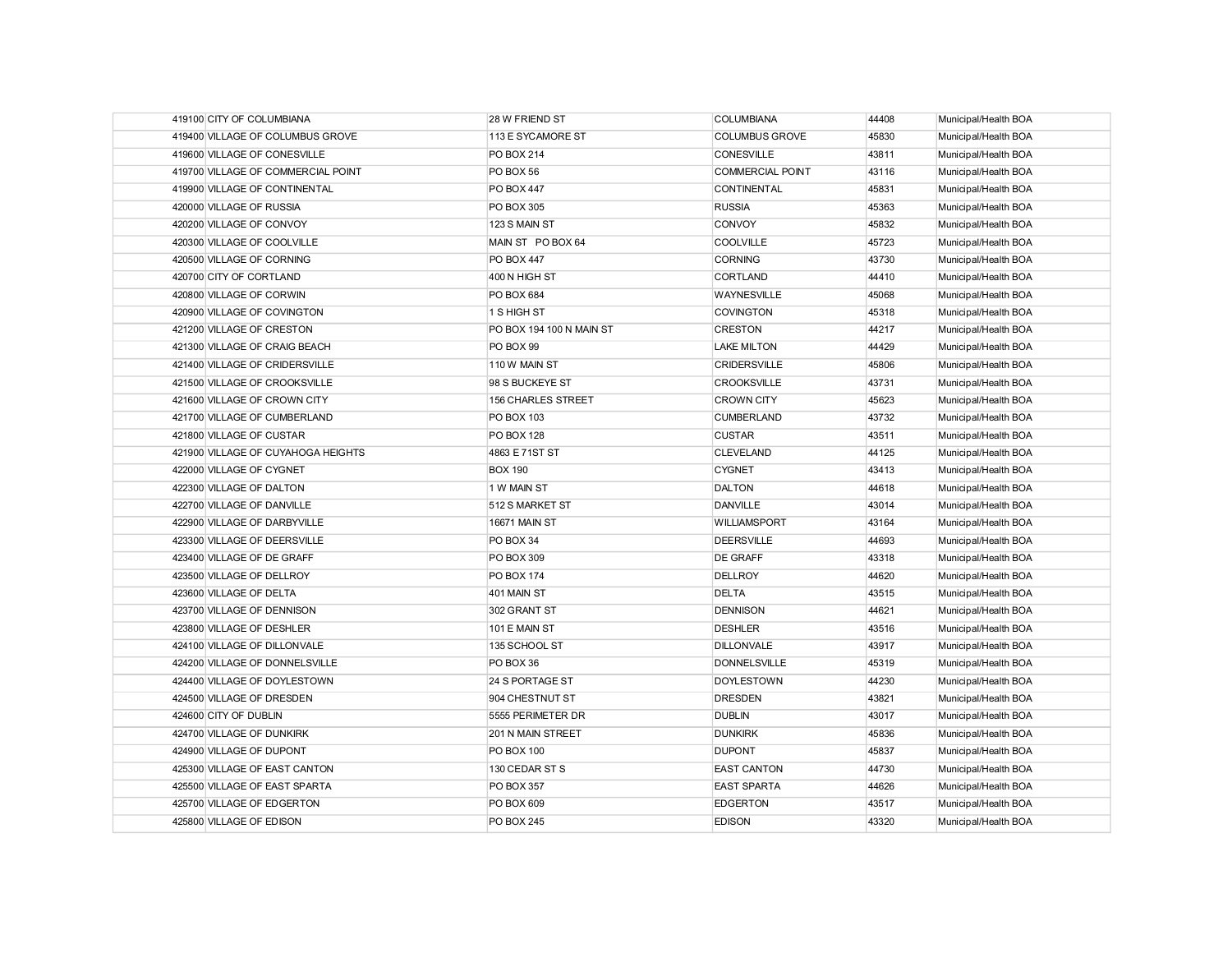| 425900 VILLAGE OF EDON               | <b>PO BOX 338</b>     | <b>EDON</b>            | 43518 | Municipal/Health BOA |
|--------------------------------------|-----------------------|------------------------|-------|----------------------|
| 426100 VILLAGE OF ELDORADO           | 160 N MAIN ST         | <b>ELDORADO</b>        | 45321 | Municipal/Health BOA |
| 426300 VILLAGE OF ELIDA              | 406 E MAIN ST         | <b>ELIDA</b>           | 45807 | Municipal/Health BOA |
| 426500 VILLAGE OF ELMORE             | 344 RICE ST           | <b>ELMORE</b>          | 43416 | Municipal/Health BOA |
| 426700 VILLAGE OF ELMWOOD PLACE      | 6118 VINE ST          | ELMWOOD PLACE          | 45216 | Municipal/Health BOA |
| 426900 VILLAGE OF EMPIRE             | 151 NESSLEY ST        | <b>EMPIRE</b>          | 43926 | Municipal/Health BOA |
| 427000 VILLAGE OF EVENDALE           | 10500 READING RD      | <b>EVENDALE</b>        | 45241 | Municipal/Health BOA |
| 427200 VILLAGE OF ENON               | 363 E MAIN ST         | <b>ENON</b>            | 45323 | Municipal/Health BOA |
| 427300 VILLAGE OF FAIRFAX            | 5903 HAWTHORNE ST     | <b>FAIRFAX</b>         | 45227 | Municipal/Health BOA |
| 427500 VILLAGE OF FAIRPORT HARBOR    | 220 THIRD ST          | <b>FAIRPORT HARBOR</b> | 44077 | Municipal/Health BOA |
| 427800 VILLAGE OF FARMERSVILLE       | 117 E WALNUT ST       | <b>FARMERSVILLE</b>    | 45325 | Municipal/Health BOA |
| 428000 VILLAGE OF FAYETTE            | PO BOX 87             | <b>FAYETTE</b>         | 43521 | Municipal/Health BOA |
| 428100 VILLAGE OF FAYETTEVILLE       | <b>PO BOX 180</b>     | <b>FAYETTEVILLE</b>    | 45118 | Municipal/Health BOA |
| 428200 VILLAGE OF FELICITY           | 415 WALNUT ST         | <b>FELICITY</b>        | 45120 | Municipal/Health BOA |
| 428500 VILLAGE OF FLETCHER           | 71 N. WALNUT ST       | <b>FLETCHER</b>        | 45326 | Municipal/Health BOA |
| 428700 VILLAGE OF FLORIDA            | 111 EAST HIGH ST      | <b>NAPOLEON</b>        | 43545 | Municipal/Health BOA |
| 428800 VILLAGE OF FLUSHING           | PO BOX 66             | <b>FLUSHING</b>        | 43977 | Municipal/Health BOA |
| 429100 VILLAGE OF FOREST             | 211 W LIMA ST         | <b>FOREST</b>          | 45843 | Municipal/Health BOA |
| 429200 VILLAGE OF FORT JENNINGS      | PO BOX 88             | <b>FORT JENNINGS</b>   | 45844 | Municipal/Health BOA |
| 429300 VILLAGE OF FORT LORAMIE       | 14 ELM ST             | FORT LORAMIE           | 45845 | Municipal/Health BOA |
| 429400 VILLAGE OF FORT RECOVERY      | 201 S MAIN ST         | <b>FORT RECOVERY</b>   | 45846 | Municipal/Health BOA |
| 429500 VILLAGE OF FRANKFORT          | PO BOX 351            | <b>FRANKFORT</b>       | 45628 | Municipal/Health BOA |
| 429700 VILLAGE OF FRAZEYSBURG        | 7 WEST SECOND STREET  | <b>FRAZEYSBURG</b>     | 43822 | Municipal/Health BOA |
| 429800 VILLAGE OF FREDERICKSBURG     | <b>PO BOX 278</b>     | <b>FREDERICKSBURG</b>  | 44627 | Municipal/Health BOA |
| 429900 VILLAGE OF FREDERICKTOWN      | 2 E SANDUSKY ST       | <b>FREDERICKTOWN</b>   | 43019 | Municipal/Health BOA |
| 430100 VILLAGE OF FREEPORT           | 102 PINE ST           | <b>FREEPORT</b>        | 43973 | Municipal/Health BOA |
| 430400 VILLAGE OF FULTON             | PO BOX 5              | <b>FULTON</b>          | 43321 | Municipal/Health BOA |
| 430900 VILLAGE OF GALENA             | 109 HARRISON ST       | <b>GALENA</b>          | 43021 | Municipal/Health BOA |
| 431100 VILLAGE OF GAMBIER            | 115 MEADOW LN         | <b>GAMBIER</b>         | 43022 | Municipal/Health BOA |
| 431300 VILLAGE OF GARRETTSVILLE      | 8213 HIGH STREET      | <b>GARRETTSVILLE</b>   | 44234 | Municipal/Health BOA |
| 431400 VILLAGE OF GATES MILLS        | 1470 CHAGRIN RIVER RD | <b>GATES MILLS</b>     | 44040 | Municipal/Health BOA |
| 431600 VILLAGE OF GENEVA ON THE LAKE | 4929 S WARNER DR      | <b>GENEVA</b>          | 44041 | Municipal/Health BOA |
| 431700 VILLAGE OF GENOA              | 102 E 6TH ST          | <b>GENOA</b>           | 43430 | Municipal/Health BOA |
| 431800 VILLAGE OF GEORGETOWN         | 301 S MAIN ST         | <b>GEORGETOWN</b>      | 45121 | Municipal/Health BOA |
| 432200 VILLAGE OF GERMANTOWN         | 1 N PLUM ST           | <b>GERMANTOWN</b>      | 45327 | Municipal/Health BOA |
| 432300 VILLAGE OF GETTYSBURG         | 216 HIGH ST           | <b>GETTYSBURG</b>      | 45328 | Municipal/Health BOA |
| 432400 VILLAGE OF GIBSONBURG         | 526 N WEBSTER ST      | <b>GIBSONBURG</b>      | 43431 | Municipal/Health BOA |
| 432500 VILLAGE OF GILBOA             | PO BOX 602            | <b>OTTAWA</b>          | 45875 | Municipal/Health BOA |
| 432600 VILLAGE OF GLANDORF           | 203 N MAIN ST         | <b>GLANDORF</b>        | 45848 | Municipal/Health BOA |
| 432800 VILLAGE OF GLENDALE           | 30 VILLAGE SQ         | <b>GLENDALE</b>        | 45246 | Municipal/Health BOA |
| 432900 VILLAGE OF GLENFORD           | PO BOX 22             | <b>GLENFORD</b>        | 43739 | Municipal/Health BOA |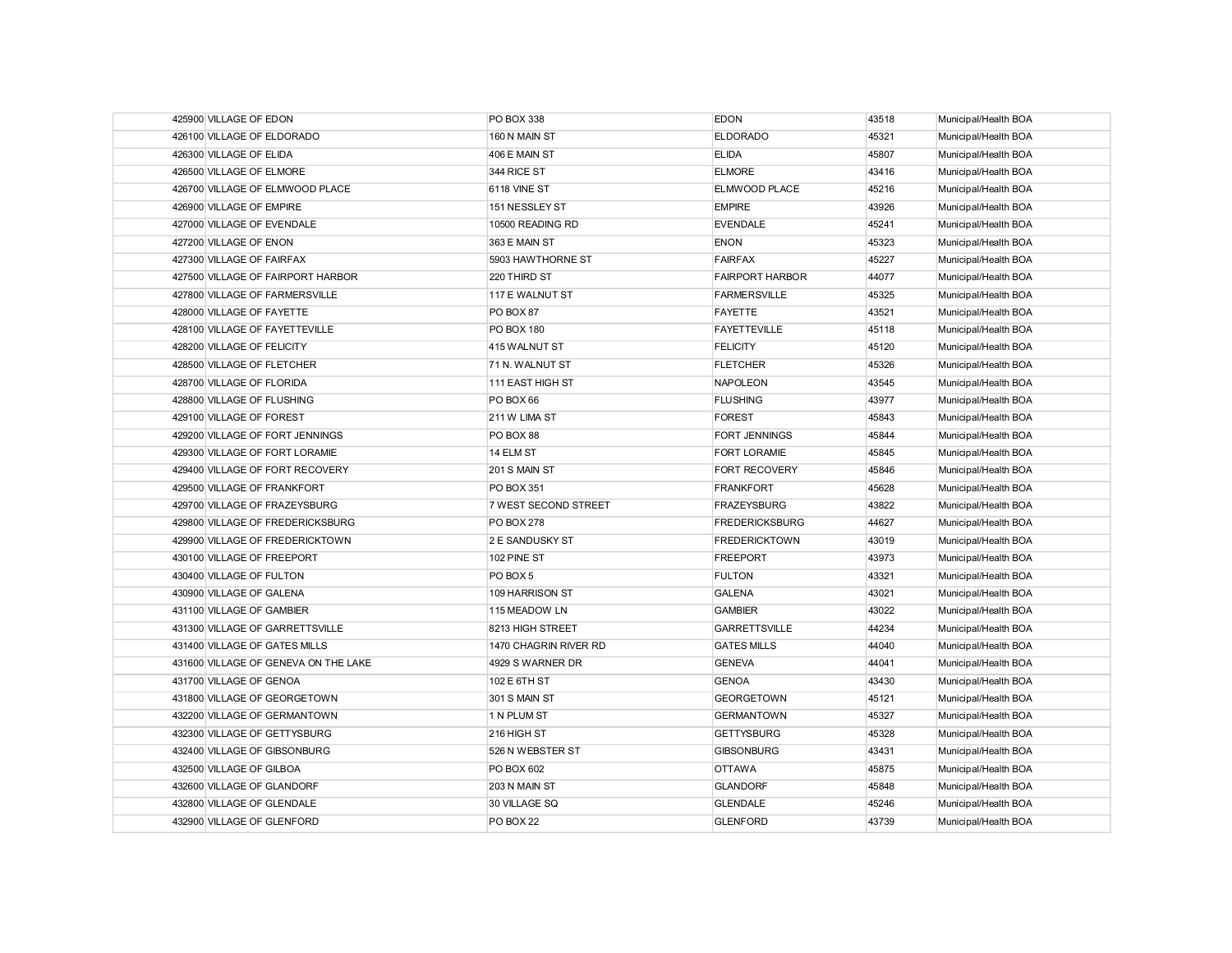| 433100 VILLAGE OF GLENMONT          | 177 LAKEVIEW DR.        | <b>MILLERSBURG</b>    | 44654 | Municipal/Health BOA |
|-------------------------------------|-------------------------|-----------------------|-------|----------------------|
| 433200 VILLAGE OF GLENWILLOW        | 29555 PETTIBONE RD      | <b>GLENWILLOW</b>     | 44139 | Municipal/Health BOA |
| 433300 VILLAGE OF GLORIA GLENS PARK | <b>PO BOX 457</b>       | CHIPPEWA LAKE         | 44215 | Municipal/Health BOA |
| 433400 VILLAGE OF GLOUSTER          | 16 FRONT ST             | <b>GLOUSTER</b>       | 45732 | Municipal/Health BOA |
| 433500 VILLAGE OF GNADENHUTTEN      | <b>PO BOX 877</b>       | <b>GNADENHUTTEN</b>   | 44629 | Municipal/Health BOA |
| 433600 VILLAGE OF GORDON            | 300 CENTER ST           | <b>GORDON</b>         | 45304 | Municipal/Health BOA |
| 433700 VILLAGE OF GRAFTON           | 960 MAIN ST             | <b>GRAFTON</b>        | 44044 | Municipal/Health BOA |
| 433800 VILLAGE OF GRAND RAPIDS      | <b>PO BOX 309</b>       | <b>GRAND RAPIDS</b>   | 43522 | Municipal/Health BOA |
| 434000 VILLAGE OF GRATIOT           | 307 SOUTH ST            | <b>GRATIOT</b>        | 43740 | Municipal/Health BOA |
| 434200 VILLAGE OF GRANVILLE         | 141 E BROADWAY          | <b>GRANVILLE</b>      | 43023 | Municipal/Health BOA |
| 434300 VILLAGE OF GRATIS            | <b>PO BOX 574</b>       | <b>GRATIS</b>         | 45330 | Municipal/Health BOA |
| 434400 VILLAGE OF GRAYSVILLE        | 36415 CLINE LN          | <b>GRAYSVILLE</b>     | 45734 | Municipal/Health BOA |
| 434500 VILLAGE OF GREEN CAMP        | 101 COLUMBUS ST         | <b>GREEN CAMP</b>     | 43322 | Municipal/Health BOA |
| 434700 VILLAGE OF GREEN SPRINGS     | <b>PO BOX 536</b>       | <b>GREEN SPRINGS</b>  | 44836 | Municipal/Health BOA |
| 434800 VILLAGE OF GREENWICH         | 45 MAIN ST              | <b>GREENWICH</b>      | 44837 | Municipal/Health BOA |
| 435000 VILLAGE OF GROVEPORT         | 655 BLACKLICK ST        | <b>GROVEPORT</b>      | 43125 | Municipal/Health BOA |
| 435100 VILLAGE OF GROVER HILL       | <b>PO BOX 128</b>       | <b>GROVER HILL</b>    | 45849 | Municipal/Health BOA |
| 435200 VILLAGE OF GRAND RIVER       | PO BOX 216              | <b>GRAND RIVER</b>    | 44045 | Municipal/Health BOA |
| 435400 VILLAGE OF HAMDEN            | PO BOX 355              | <b>HAMDEN</b>         | 45634 | Municipal/Health BOA |
| 435500 VILLAGE OF HAMERSVILLE       | <b>PO BOX 146</b>       | <b>HAMERSVILLE</b>    | 45130 | Municipal/Health BOA |
| 435600 VILLAGE OF HAMLER            | <b>PO BOX 435</b>       | <b>HAMLER</b>         | 43524 | Municipal/Health BOA |
| 436000 VILLAGE OF HANGING ROCK      | 400 MAIN ST             | <b>HANGING ROCK</b>   | 45638 | Municipal/Health BOA |
| 436100 VILLAGE OF HANOVER           | 454 VALLEY BLVD W       | <b>NEWARK</b>         | 43055 | Municipal/Health BOA |
| 436400 VILLAGE OF HANOVERTON        | <b>PO BOX 177</b>       | <b>HANOVERTON</b>     | 44423 | Municipal/Health BOA |
| 436700 VILLAGE OF HARRISBURG        | PO BOX 17               | <b>HARRISBURG</b>     | 43126 | Municipal/Health BOA |
| 436900 VILLAGE OF HARTVILLE         | <b>PO BOX 760</b>       | <b>HARTVILLE</b>      | 44632 | Municipal/Health BOA |
| 437000 CITY OF HARRISON             | 300 GEORGE ST           | <b>HARRISON</b>       | 45030 | Municipal/Health BOA |
| 437100 VILLAGE OF HARRISVILLE       | <b>PO BOX 249</b>       | <b>HARRISVILLE</b>    | 43974 | Municipal/Health BOA |
| 437200 VILLAGE OF HARROD            | PO BOX 129              | <b>HARROD</b>         | 45850 | Municipal/Health BOA |
| 437300 VILLAGE OF HARTFORD          | PO BOX 253              | <b>CROTON</b>         | 43013 | Municipal/Health BOA |
| 437400 VILLAGE OF HARVEYSBURG       | PO BOX 189 79 W MAIN ST | <b>HARVEYSBURG</b>    | 45032 | Municipal/Health BOA |
| 437500 VILLAGE OF HASKINS           | 405 N. FINDLAY ROAD     | <b>HASKINS</b>        | 43525 | Municipal/Health BOA |
| 437600 VILLAGE OF HAVILAND          | <b>PO BOX 114</b>       | <b>HAVILAND</b>       | 45851 | Municipal/Health BOA |
| 437700 VILLAGE OF HAYESVILLE        | <b>PO BOX 246</b>       | <b>HAYESVILLE</b>     | 44838 | Municipal/Health BOA |
| 437800 VILLAGE OF HEBRON            | 934 W MAIN ST           | <b>HEBRON</b>         | 43025 | Municipal/Health BOA |
| 437900 VILLAGE OF HELENA            | 504 CHURCH ST           | <b>HELENA</b>         | 43435 | Municipal/Health BOA |
| 438100 VILLAGE OF HEMLOCK           | 8810 MAIN ST SE         | <b>HEMLOCK</b>        | 43730 | Municipal/Health BOA |
| 438200 VILLAGE OF HICKSVILLE        | 111 S MAIN ST           | <b>HICKSVILLE</b>     | 43526 | Municipal/Health BOA |
| 438300 VILLAGE OF HIGGINSPORT       | <b>PO BOX 121</b>       | <b>HIGGINSPORT</b>    | 45131 | Municipal/Health BOA |
| 438400 VILLAGE OF HIGHLAND          | 12131 NEW LEXINGTON AVE | <b>HIGHLAND</b>       | 45132 | Municipal/Health BOA |
| 438500 VILLAGE OF HIGHLAND HILLS    | 3700 NORTHFIELD RD      | <b>HIGHLAND HILLS</b> | 44122 | Municipal/Health BOA |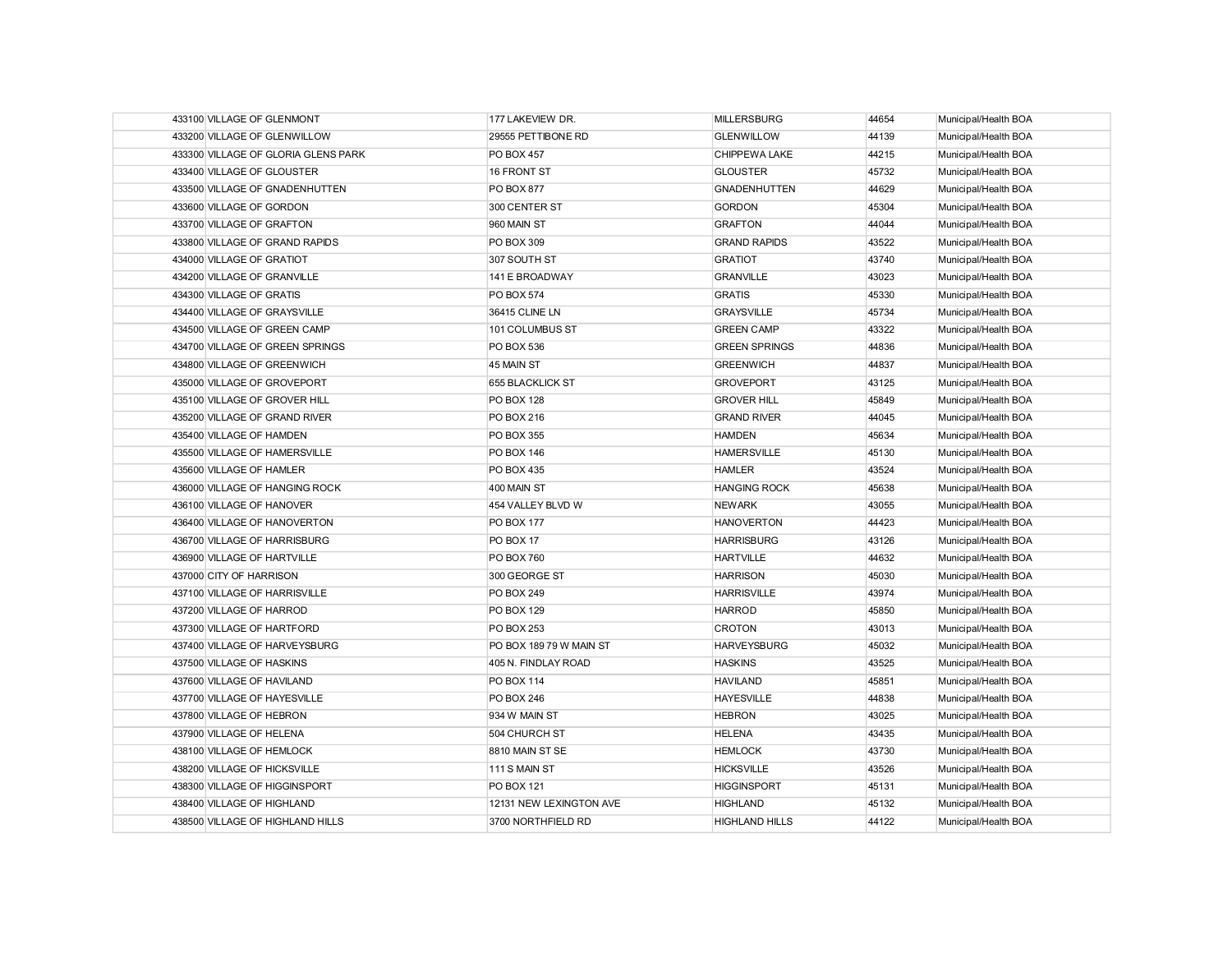| 439100 VILLAGE OF HILLS AND DALES | 2200 DUNKEITH DR NW     | CANTON                | 44708 | Municipal/Health BOA |
|-----------------------------------|-------------------------|-----------------------|-------|----------------------|
| 439300 VILLAGE OF HIRAM           | <b>BOX 65</b>           | <b>HIRAM</b>          | 44234 | Municipal/Health BOA |
| 439400 VILLAGE OF HOLGATE         | 327 RAILWAY AVE         | <b>HOLGATE</b>        | 43527 | Municipal/Health BOA |
| 439500 VILLAGE OF HOLLAND         | 1245 CLARION AVE        | <b>HOLLAND</b>        | 43528 | Municipal/Health BOA |
| 439600 VILLAGE OF HOLIDAY CITY    | 13918 COUNTY ROAD M     | <b>HOLIDAY CITY</b>   | 43543 | Municipal/Health BOA |
| 439700 VILLAGE OF HOLLANSBURG     | PO BOX 48               | <b>HOLLANSBURG</b>    | 45332 | Municipal/Health BOA |
| 439800 VILLAGE OF HOLLOWAY        | 309 ASHTON ST           | <b>HOLLOWAY</b>       | 43985 | Municipal/Health BOA |
| 439900 VILLAGE OF HOLMESVILLE     | <b>PO BOX 113</b>       | <b>HOLMESVILLE</b>    | 44633 | Municipal/Health BOA |
| 440100 VILLAGE OF HOPEDALE        | 105 E MAIN ST           | <b>HOPEDALE</b>       | 43976 | Municipal/Health BOA |
| 440300 VILLAGE OF HOYTVILLE       | PO BOX 135              | <b>HOYTVILLE</b>      | 43529 | Municipal/Health BOA |
| 440900 CITY OF HUDSON             | 1140 TEREX RD           | <b>HUDSON</b>         | 44236 | Municipal/Health BOA |
| 441000 VILLAGE OF HUNTING VALLEY  | 38251 FAIRMOUNT BLVD    | <b>HUNTING VALLEY</b> | 44022 | Municipal/Health BOA |
| 441100 VILLAGE OF HUNTSVILLE      | <b>PO BOX 107</b>       | <b>HUNTSVILLE</b>     | 43324 | Municipal/Health BOA |
| 441300 VILLAGE OF IRONDALE        | PO BOX 211 91 RURAL WAY | <b>IRONDALE</b>       | 43932 | Municipal/Health BOA |
| 442100 VILLAGE OF JACKSON CENTER  | PO BOX 819              | <b>JACKSON CENTER</b> | 45334 | Municipal/Health BOA |
| 442200 VILLAGE OF JACKSONVILLE    | <b>PO BOX 185</b>       | <b>JACKSONVILLE</b>   | 45740 | Municipal/Health BOA |
| 442300 VILLAGE OF JAMESTOWN       | 84 SEAMAN DRBOX 148     | <b>JAMESTOWN</b>      | 45335 | Municipal/Health BOA |
| 442400 VILLAGE OF JEFFERSON       | 27 EAST JEFFERSON ST    | <b>JEFFERSON</b>      | 44047 | Municipal/Health BOA |
| 442500 VILLAGE OF JEFFERSONVILLE  | 4 N MAIN ST             | <b>JEFFERSONVILLE</b> | 43128 | Municipal/Health BOA |
| 443100 VILLAGE OF JENERA          | 103 S MAIN ST           | <b>JENERA</b>         | 45841 | Municipal/Health BOA |
| 443200 VILLAGE OF JEROMESVILLE    | PO BOX 83               | <b>JEROMESVILLE</b>   | 44840 | Municipal/Health BOA |
| 443300 VILLAGE OF JERRY CITY      | PO BOX 298              | <b>JERRY CITY</b>     | 43437 | Municipal/Health BOA |
| 443400 VILLAGE OF JERUSALEM       | PO BOX 40               | <b>JERUSALEM</b>      | 43747 | Municipal/Health BOA |
| 443500 VILLAGE OF JEWETT          | <b>PO BOX 192</b>       | <b>JEWETT</b>         | 43986 | Municipal/Health BOA |
| 444100 VILLAGE OF JOHNSTOWN       | 599 S MAIN ST           | <b>JOHNSTOWN</b>      | 43031 | Municipal/Health BOA |
| 444200 VILLAGE OF JUNCTION CITY   | <b>PO BOX 105</b>       | <b>JUNCTION CITY</b>  | 43748 | Municipal/Health BOA |
| 444400 VILLAGE OF KALIDA          | 110 BROAD ST            | KALIDA                | 45853 | Municipal/Health BOA |
| 444500 VILLAGE OF KELLEYS ISLAND  | 138 DIVISION ST         | <b>KELLEYS ISLAND</b> | 43438 | Municipal/Health BOA |
| 444600 VILLAGE OF KETTLERSVILLE   | <b>PO BOX 144</b>       | <b>KETTLERSVILLE</b>  | 45336 | Municipal/Health BOA |
| 444700 VILLAGE OF KILLBUCK        | 138 S MAIN ST           | <b>KILLBUCK</b>       | 44637 | Municipal/Health BOA |
| 444900 VILLAGE OF KINGSTON        | PO BOX 650              | <b>KINGSTON</b>       | 45644 | Municipal/Health BOA |
| 445000 VILLAGE OF KIRBY           | 130 S MAIN ST           | <b>KIRBY</b>          | 43330 | Municipal/Health BOA |
| 445100 VILLAGE OF KIRKERSVILLE    | PO BOX 211              | <b>KIRKERSVILLE</b>   | 43033 | Municipal/Health BOA |
| 445300 VILLAGE OF KIRTLAND HILLS  | 8026 CHILLICOTHE RD     | <b>KIRTLAND HILLS</b> | 44060 | Municipal/Health BOA |
| 445400 VILLAGE OF LORDSTOWN       | 1455 SALTSPRINGS RD SW  | <b>WARREN</b>         | 44481 | Municipal/Health BOA |
| 445600 VILLAGE OF LAFAYETTE       | PO BOX 7184             | <b>LAFAYETTE</b>      | 45854 | Municipal/Health BOA |
| 445700 VILLAGE OF LA GRANGE       | <b>PO BOX 597</b>       | LAGRANGE              | 44050 | Municipal/Health BOA |
| 445800 VILLAGE OF LAKELINE        | 33801 LAKE SHORE BLVD   | <b>LAKELINE</b>       | 44095 | Municipal/Health BOA |
| 445900 VILLAGE OF LAKEMORE        | 1400 MAIN ST            | <b>LAKEMORE</b>       | 44250 | Municipal/Health BOA |
| 446000 VILLAGE OF LAKEVIEW        | <b>PO BOX 197</b>       | <b>LAKEVIEW</b>       | 43331 | Municipal/Health BOA |
| 446100 VILLAGE OF LATTY           | PO BOX 86               | LATTY                 | 45855 | Municipal/Health BOA |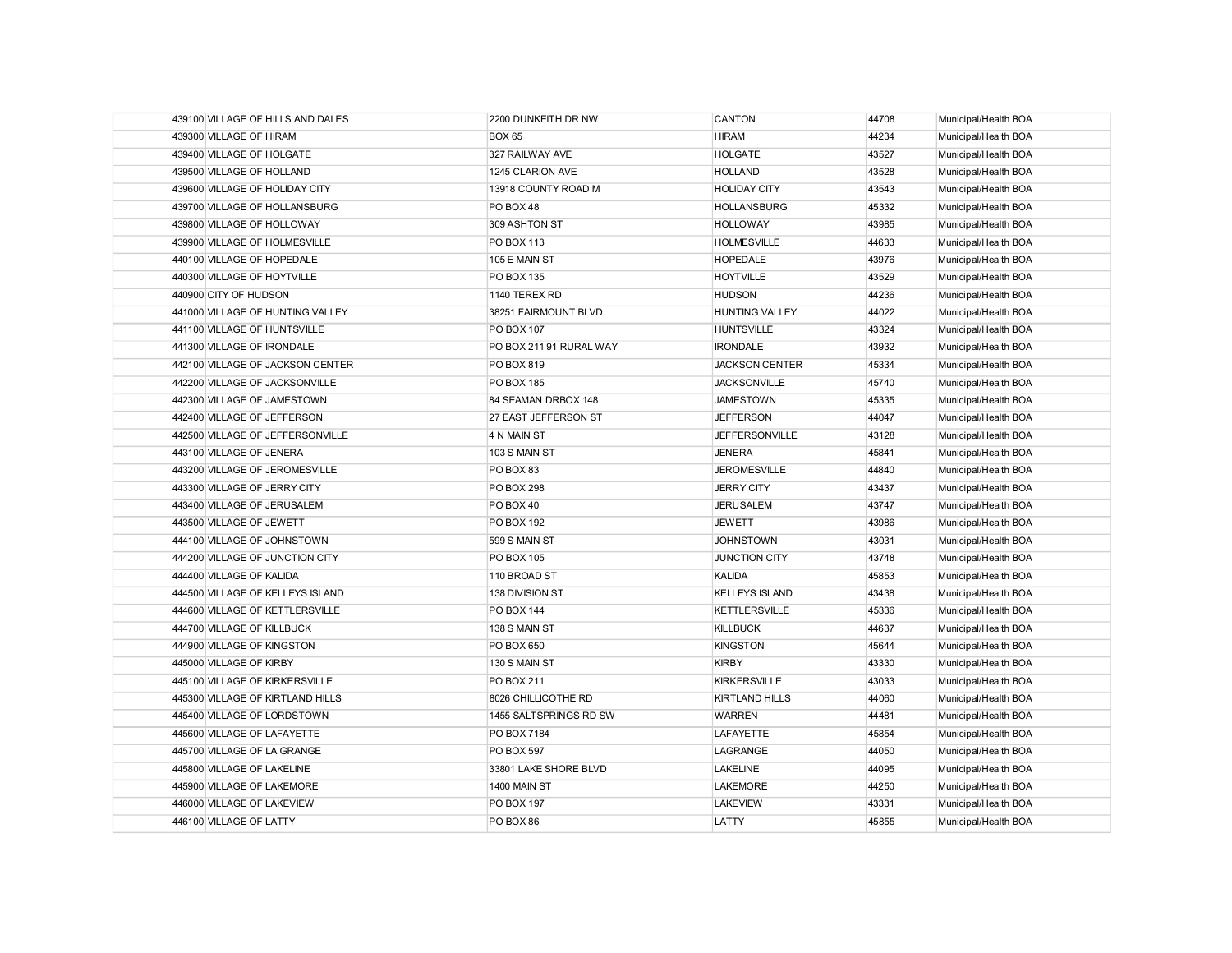| 446200 VILLAGE OF LAURA            | 108 S MAIN ST         | <b>LAURA</b>            | 45337 | Municipal/Health BOA |
|------------------------------------|-----------------------|-------------------------|-------|----------------------|
| 446300 VILLAGE OF LA RUE           | PO BOX 33             | LA RUE                  | 43332 | Municipal/Health BOA |
| 446400 VILLAGE OF LAURELVILLE      | PO BOX 393            | <b>LAURELVILLE</b>      | 43135 | Municipal/Health BOA |
| 446800 VILLAGE OF LEESBURG         | PO BOX 305            | <b>LEESBURG</b>         | 45135 | Municipal/Health BOA |
| 446900 VILLAGE OF LEESVILLE        | <b>PO BOX 204</b>     | <b>LEESVILLE</b>        | 44639 | Municipal/Health BOA |
| 447100 VILLAGE OF LEETONIA         | 300 E MAIN ST         | <b>LEETONIA</b>         | 44431 | Municipal/Health BOA |
| 447400 VILLAGE OF LEIPSIC          | 142 E MAIN ST         | <b>LEIPSIC</b>          | 45856 | Municipal/Health BOA |
| 447500 VILLAGE OF WESTFIELD CENTER | 6701 GREENWICH RD     | <b>WESTFIELD CENTER</b> | 44251 | Municipal/Health BOA |
| 447800 VILLAGE OF LEWISBURG        | 112 S COMMERCE        | <b>LEWISBURG</b>        | 45338 | Municipal/Health BOA |
| 448000 VILLAGE OF LEXINGTON        | 44 W MAIN ST          | <b>LEXINGTON</b>        | 44904 | Municipal/Health BOA |
| 448100 VILLAGE OF LIBERTY CENTER   | PO BOX 92             | <b>LIBERTY CENTER</b>   | 43532 | Municipal/Health BOA |
| 448400 VILLAGE OF LINDSEY          | 240 S MAIN ST         | <b>LINDSEY</b>          | 43442 | Municipal/Health BOA |
| 448500 VILLAGE OF LINNDALE         | 4016 W 119TH ST       | <b>LINNDALE</b>         | 44135 | Municipal/Health BOA |
| 448600 VILLAGE OF LISBON           | 203 N MARKET ST       | <b>LISBON</b>           | 44432 | Municipal/Health BOA |
| 448700 VILLAGE OF LITHOPOLIS       | 11820 LITHOPOLIS RD   | <b>LITHOPOLIS</b>       | 43136 | Municipal/Health BOA |
| 448800 VILLAGE OF LOCKBOURNE       | 85 COMMERCE ST        | <b>LOCKBOURNE</b>       | 43137 | Municipal/Health BOA |
| 449000 VILLAGE OF LOCKINGTON       | 647 CROSS TRAIL       | <b>PIQUA</b>            | 45356 | Municipal/Health BOA |
| 449100 VILLAGE OF LODI             | 108 AINSWORTH ST      | <b>LODI</b>             | 44254 | Municipal/Health BOA |
| 449200 VILLAGE OF LORE CITY        | <b>PO BOX 157</b>     | <b>LORE CITY</b>        | 43755 | Municipal/Health BOA |
| 449400 VILLAGE OF LOUDONVILLE      | 156 N WATER ST        | <b>LOUDONVILLE</b>      | 44842 | Municipal/Health BOA |
| 449700 VILLAGE OF LOWELL           | 308 WALNUT ST         | <b>LOWELL</b>           | 45744 | Municipal/Health BOA |
| 449800 VILLAGE OF LOWELLVILLE      | <b>PO BOX 124</b>     | <b>LOWELLVILLE</b>      | 44436 | Municipal/Health BOA |
| 449900 VILLAGE OF LOWER SALEM      | PO BOX 22 MAIN STREET | <b>LOWER SALEM</b>      | 45745 | Municipal/Health BOA |
| 450000 VILLAGE OF LUCKEY           | 226 MAIN ST           | <b>LUCKEY</b>           | 43443 | Municipal/Health BOA |
| 450100 VILLAGE OF LUCAS            | 101 FIRST AVE         | <b>LUCAS</b>            | 44843 | Municipal/Health BOA |
| 450300 VILLAGE OF LYNCHBURG        | <b>PO BOX 402</b>     | <b>LYNCHBURG</b>        | 45142 | Municipal/Health BOA |
| 450500 VILLAGE OF LYONS            | <b>PO BOX 414</b>     | LYONS                   | 43533 | Municipal/Health BOA |
| 450900 VILLAGE OF MC ARTHUR        | 124 W MAIN ST         | <b>MCARTHUR</b>         | 45651 | Municipal/Health BOA |
| 451100 VILLAGE OF MC CLURE         | PO BOX 340            | MC CLURE                | 43534 | Municipal/Health BOA |
| 451200 VILLAGE OF MC COMB          | 210 E MAIN ST         | MC COMB                 | 45858 | Municipal/Health BOA |
| 451300 VILLAGE OF MC CONNELSVILLE  | 9 W MAIN ST           | <b>MCCONNELSVILLE</b>   | 43756 | Municipal/Health BOA |
| 451400 VILLAGE OF MC DONALD        | 451 OHIO AVE          | <b>MC DONALD</b>        | 44437 | Municipal/Health BOA |
| 451600 VILLAGE OF MC GUFFEY        | 404 COURTRIGHT ST     | <b>MC GUFFEY</b>        | 45859 | Municipal/Health BOA |
| 451700 VILLAGE OF MACKSBURG        | PO BOX 166            | <b>MACKSBURG</b>        | 45746 | Municipal/Health BOA |
| 452000 VILLAGE OF MADISON          | 33 EAST MAIN STREE    | <b>MADISON</b>          | 44057 | Municipal/Health BOA |
| 452200 VILLAGE OF MAGNOLIA         | <b>PO BOX 297</b>     | <b>MAGNOLIA</b>         | 44643 | Municipal/Health BOA |
| 452300 VILLAGE OF MAINEVILLE       | 8188 S STATE ROUTE 48 | <b>MAINEVILLE</b>       | 45039 | Municipal/Health BOA |
| 452400 VILLAGE OF MALINTA          | PO BOX 69             | <b>MALINTA</b>          | 43535 | Municipal/Health BOA |
| 452500 VILLAGE OF MALTA            | <b>PO BOX 307</b>     | <b>MALTA</b>            | 43758 | Municipal/Health BOA |
| 452700 VILLAGE OF MALVERN          | 116 W MAIN ST         | <b>MALVERN</b>          | 44644 | Municipal/Health BOA |
| 452900 VILLAGE OF MANCHESTER       | 400 PIKE ST           | <b>MANCHESTER</b>       | 45144 | Municipal/Health BOA |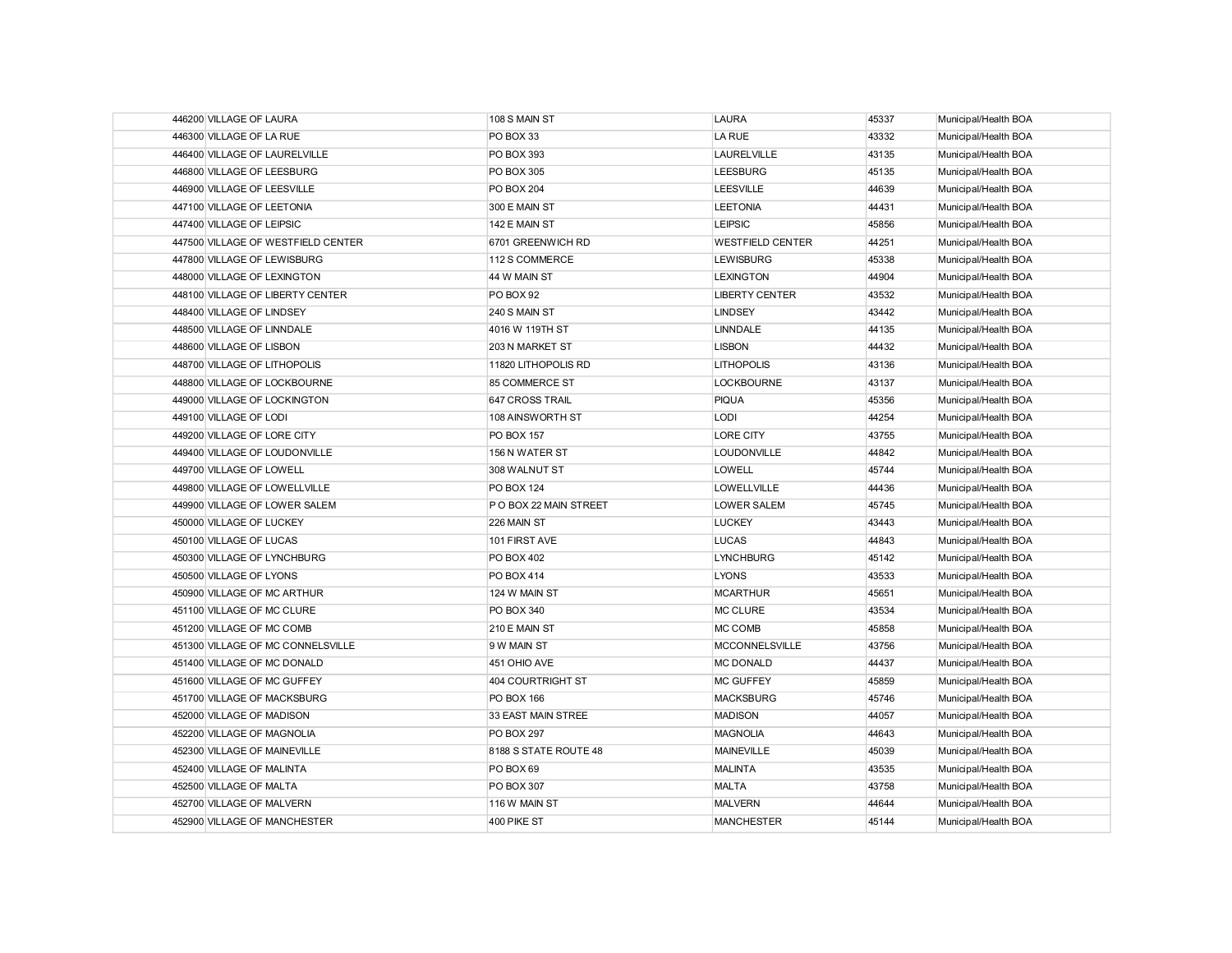| 453000 VILLAGE OF MANTUA         | 4650 WEST HIGH STREET | <b>MANTUA</b>           | 44255 | Municipal/Health BOA |
|----------------------------------|-----------------------|-------------------------|-------|----------------------|
| 453300 VILLAGE OF MARBLE CLIFF   | 1600 FERNWOOD AVE     | <b>COLUMBUS</b>         | 43212 | Municipal/Health BOA |
| 453400 VILLAGE OF MARIEMONT      | 6907 WOOSTER PIKE     | <b>MARIEMONT</b>        | 45227 | Municipal/Health BOA |
| 453500 VILLAGE OF MARBLEHEAD     | 513 W MAIN ST         | <b>MARBLEHEAD</b>       | 43440 | Municipal/Health BOA |
| 453600 VILLAGE OF MARENGO        | PO BOX 310            | <b>MARENGO</b>          | 43334 | Municipal/Health BOA |
| 453800 VILLAGE OF MARSHALLVILLE  | P O BOX 169           | <b>MARSHALLVILLE</b>    | 44645 | Municipal/Health BOA |
| 453900 VILLAGE OF MARTINSBURG    | 126 N MARKET ST       | <b>MARTINSBURG</b>      | 43037 | Municipal/Health BOA |
| 454300 VILLAGE OF MARTINSVILLE   | <b>PO BOX 177</b>     | <b>MARTINSVILLE</b>     | 45146 | Municipal/Health BOA |
| 454400 CITY OF MARYSVILLE        | 209 S MAIN STREET     | <b>MARYSVILLE</b>       | 43040 | Municipal/Health BOA |
| 454800 VILLAGE OF MAYFIELD       | 6622 WILSON MILLS RD  | <b>MAYFIELD VILLAGE</b> | 44143 | Municipal/Health BOA |
| 455000 VILLAGE OF MECHANICSBURG  | 18 N MAIN ST          | <b>MECHANICSBURG</b>    | 43044 | Municipal/Health BOA |
| 455100 VILLAGE OF MELROSE        | PO BOX 101            | <b>MELROSE</b>          | 45861 | Municipal/Health BOA |
| 455200 VILLAGE OF MENDON         | <b>PO BOX 167</b>     | <b>MENDON</b>           | 45862 | Municipal/Health BOA |
| 455700 VILLAGE OF METAMORA       | <b>PO BOX 299</b>     | <b>METAMORA</b>         | 43540 | Municipal/Health BOA |
| 455800 VILLAGE OF MEYERS LAKE    | 1600 N PARK AVE NW    | CANTON                  | 44708 | Municipal/Health BOA |
| 456000 VILLAGE OF MIDDLEFIELD    | 14860 N STATE AVE     | <b>MIDDLEFIELD</b>      | 44062 | Municipal/Health BOA |
| 456100 VILLAGE OF MIDDLE POINT   | 103 N ADAMS           | <b>MIDDLE POINT</b>     | 45863 | Municipal/Health BOA |
| 456300 VILLAGE OF MIDDLEPORT     | 659 PEARL ST          | <b>MIDDLEPORT</b>       | 45760 | Municipal/Health BOA |
| 456400 VILLAGE OF MIDLAND        | 137 ANDERSON RD       | <b>WILMINGTON</b>       | 45177 | Municipal/Health BOA |
| 456500 VILLAGE OF MIDVALE        | <b>PO BOX 227</b>     | <b>MIDVALE</b>          | 44653 | Municipal/Health BOA |
| 456600 VILLAGE OF MIDWAY         | PO BOX 119            | <b>SEDALIA</b>          | 43151 | Municipal/Health BOA |
| 456700 VILLAGE OF MIFFLIN        | 36 MAINE ST           | <b>ASHLAND</b>          | 44805 | Municipal/Health BOA |
| 456800 VILLAGE OF MILAN          | 11 S MAIN ST          | <b>MILAN</b>            | 44846 | Municipal/Health BOA |
| 456900 CITY OF MILFORD           | 745 CENTER ST STE 200 | <b>MILFORD</b>          | 45150 | Municipal/Health BOA |
| 457000 VILLAGE OF MILFORD CENTER | 12 RAILROAD ST        | MILFORD CENTER          | 43045 | Municipal/Health BOA |
| 457100 VILLAGE OF MILLBURY       | <b>28430 MAIN ST</b>  | <b>MILLBURY</b>         | 43447 | Municipal/Health BOA |
| 457300 VILLAGE OF MILLER CITY    | PO BOX 91             | <b>MILLER CITY</b>      | 45864 | Municipal/Health BOA |
| 457700 VILLAGE OF MILLERSBURG    | 6 N WASHINGTON ST     | <b>MILLERSBURG</b>      | 44654 | Municipal/Health BOA |
| 457800 VILLAGE OF MILLERSPORT    | 2245 REFUGEE ST NE    | <b>MILLERSPORT</b>      | 43046 | Municipal/Health BOA |
| 458200 VILLAGE OF MINERAL CITY   | 8503 N HIGH           | <b>MINERAL CITY</b>     | 44656 | Municipal/Health BOA |
| 458300 VILLAGE OF MINERVA        | 209 N MARKET ST       | <b>MINERVA</b>          | 44657 | Municipal/Health BOA |
| 458400 VILLAGE OF MINERVA PARK   | 2829 MINERVA LAKE RD  | <b>COLUMBUS</b>         | 43231 | Municipal/Health BOA |
| 458500 VILLAGE OF MINSTER        | 5 W 4TH ST            | <b>MINSTER</b>          | 45865 | Municipal/Health BOA |
| 458600 VILLAGE OF MOGADORE       | 135                   | <b>MOGADORE</b>         | 44260 | Municipal/Health BOA |
| 458700 CITY OF MONROE            | PO BOX 330            | <b>MONROE</b>           | 45050 | Municipal/Health BOA |
| 459100 VILLAGE OF MONTEZUMA      | <b>PO BOX 178</b>     | <b>MONTEZUMA</b>        | 45866 | Municipal/Health BOA |
| 459200 VILLAGE OF MONROEVILLE    | <b>PO BOX 156</b>     | <b>MONROEVILLE</b>      | 44847 | Municipal/Health BOA |
| 459500 VILLAGE OF MONTPELIER     | 211 N JONESVILLE ST   | <b>MONTPELIER</b>       | 43543 | Municipal/Health BOA |
| 459700 VILLAGE OF MORELAND HILLS | 4350 S O M CENTER RD  | <b>MORELAND HILLS</b>   | 44022 | Municipal/Health BOA |
| 459800 VILLAGE OF MORRAL         | <b>PO BOX 156</b>     | <b>MORRAL</b>           | 43337 | Municipal/Health BOA |
| 460100 VILLAGE OF MORRISTOWN     | <b>PO BOX 241</b>     | <b>MORRISTOWN</b>       | 43759 | Municipal/Health BOA |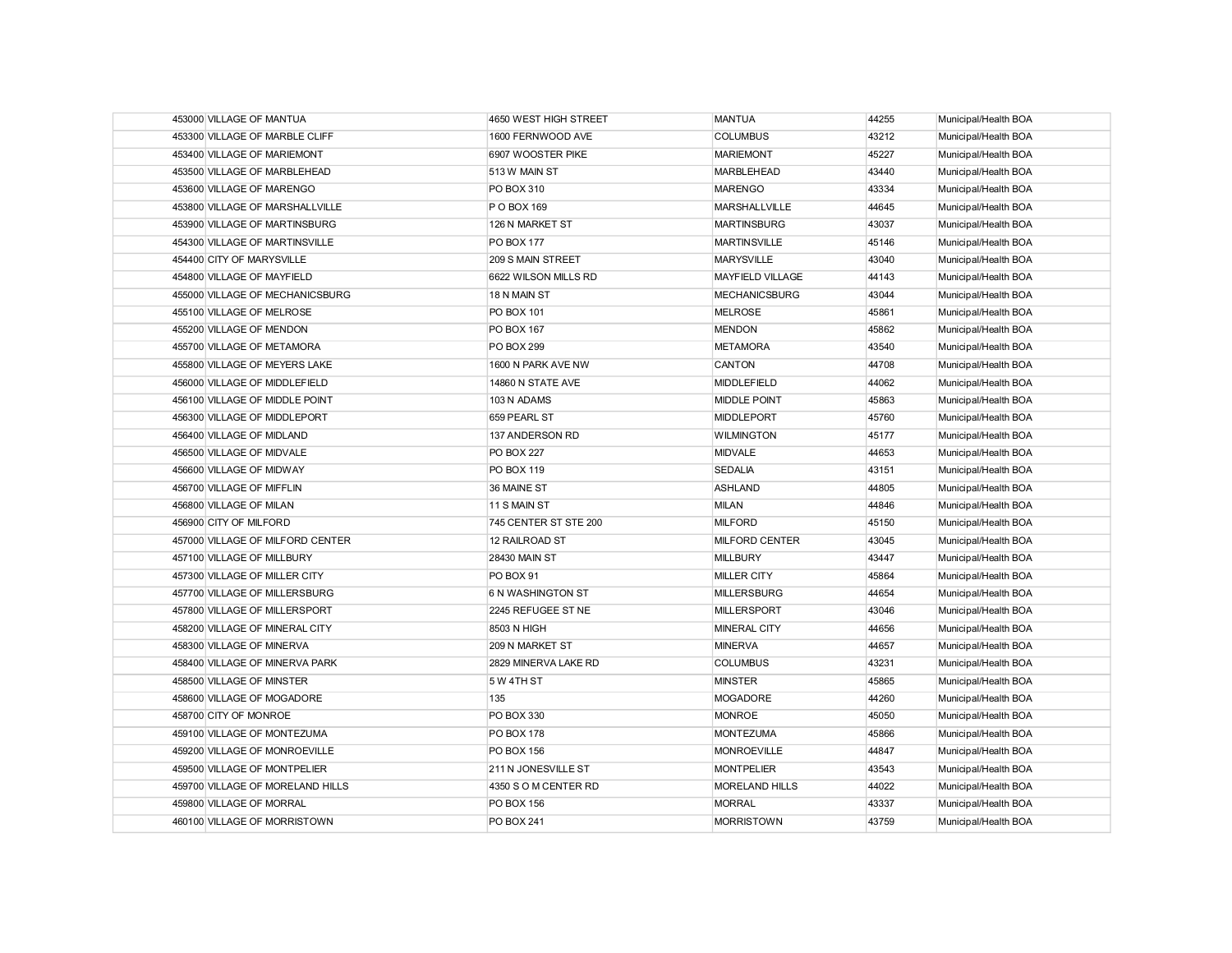| 460200 VILLAGE OF MORROW           | 150 PIKE STREET         | <b>MORROW</b>           | 45152 | Municipal/Health BOA |
|------------------------------------|-------------------------|-------------------------|-------|----------------------|
| 460300 VILLAGE OF MOSCOW           | 79 ELIZABETH ST         | <b>MOSCOW</b>           | 45153 | Municipal/Health BOA |
| 460400 VILLAGE OF MT BLANCHARD     | 103 E CLAY ST           | <b>MT BLANCHARD</b>     | 45867 | Municipal/Health BOA |
| 460500 VILLAGE OF MT CORY          | PO BOX 5                | <b>MOUNT CORY</b>       | 45868 | Municipal/Health BOA |
| 460600 VILLAGE OF MT EATON         | PO BOX 287              | <b>MOUNT EATON</b>      | 44659 | Municipal/Health BOA |
| 460800 VILLAGE OF MT GILEAD        | 72 W HIGH ST            | MT GILEAD               | 43338 | Municipal/Health BOA |
| 461000 VILLAGE OF MT ORAB          | PO BOX 466              | <b>MT ORAB</b>          | 45154 | Municipal/Health BOA |
| 461100 VILLAGE OF MT PLEASANT      | PO BOX 445              | <b>MT PLEASANT</b>      | 43939 | Municipal/Health BOA |
| 461300 VILLAGE OF MT STERLING      | 1 S LONDON ST           | <b>MT STERLING</b>      | 43143 | Municipal/Health BOA |
| 461400 VILLAGE OF MT VICTORY       | PO BOX 7                | <b>MOUNT VICTORY</b>    | 43340 | Municipal/Health BOA |
| 461600 VILLAGE OF MOWRYSTOWN       | PO BOX 25               | <b>MOWRYSTOWN</b>       | 45155 | Municipal/Health BOA |
| 461700 CITY OF MUNROE FALLS        | 43 MUNROE FALLS AVE     | <b>MUNROE FALLS</b>     | 44262 | Municipal/Health BOA |
| 461800 VILLAGE OF MURRAY CITY      | PO BOX 241              | <b>MURRAY CITY</b>      | 43144 | Municipal/Health BOA |
| 462300 VILLAGE OF NASHVILLE        | 12481 TOWNSHIP ROAD 217 | <b>BIG PRAIRIE</b>      | 44611 | Municipal/Health BOA |
| 462500 VILLAGE OF NAVARRE          | 27 CANAL ST W           | <b>NAVARRE</b>          | 44662 | Municipal/Health BOA |
| 462900 VILLAGE OF NEVADA           | PO BOX 430              | <b>NEVADA</b>           | 44849 | Municipal/Health BOA |
| 463100 VILLAGE OF NEVILLE          | PO BOX 126              | <b>NEVILLE</b>          | 45156 | Municipal/Health BOA |
| 463200 CITY OF NEW ALBANY          | 99 W MAIN ST            | <b>NEW ALBANY</b>       | 43054 | Municipal/Health BOA |
| 463300 VILLAGE OF NEW ALEXANDRIA   | 202 CHAPEL HILL ROAD    | MINGO JUNCTION          | 43938 | Municipal/Health BOA |
| 463400 VILLAGE OF NEW ATHENS       | 162 S MAIN ST           | <b>NEW ATHENS</b>       | 43981 | Municipal/Health BOA |
| 463500 VILLAGE OF NEW BLOOMINGTON  | PO BOX 183              | <b>NEW BLOOMINGTON</b>  | 43341 | Municipal/Health BOA |
| 463600 CITY OF NEW FRANKLIN        | 5611 MANCHESTER RD      | <b>NEW FRANKLIN</b>     | 44319 | Municipal/Health BOA |
| 463700 VILLAGE OF NEW BREMEN       | 214 N WASHINGTON ST     | <b>NEW BREMEN</b>       | 45869 | Municipal/Health BOA |
| 463800 VILLAGE OF NEWBURGH HEIGHTS | 3801 HARVARD AVENUE     | <b>NEWBURGH HEIGHTS</b> | 44105 | Municipal/Health BOA |
| 464000 VILLAGE OF NEW CONCORD      | 2 WEST MAIN ST          | <b>NEW CONCORD</b>      | 43762 | Municipal/Health BOA |
| 464100 VILLAGE OF NEW HOLLAND      | PO BOX 306              | <b>NEW HOLLAND</b>      | 43145 | Municipal/Health BOA |
| 464200 VILLAGE OF NEW KNOXVILLE    | 101 S MAIN ST           | <b>NEW KNOXVILLE</b>    | 45871 | Municipal/Health BOA |
| 464400 VILLAGE OF POTSDAM          | PO BOX 52               | POTSDAM                 | 45361 | Municipal/Health BOA |
| 464500 VILLAGE OF NEW LEBANON      | 198 S CLAYTON RD        | <b>NEW LEBANON</b>      | 45345 | Municipal/Health BOA |
| 464600 VILLAGE OF NEW LEXINGTON    | 215 S MAIN ST           | <b>NEW LEXINGTON</b>    | 43764 | Municipal/Health BOA |
| 464700 VILLAGE OF NEW LONDON       | 115 E MAIN ST           | <b>NEW LONDON</b>       | 44851 | Municipal/Health BOA |
| 464800 VILLAGE OF NEW MADISON      | PO BOX 15               | <b>NEW MADISON</b>      | 45346 | Municipal/Health BOA |
| 464900 VILLAGE OF MATAMORAS        | PO BOX 536              | <b>NEW MATAMORAS</b>    | 45767 | Municipal/Health BOA |
| 465000 VILLAGE OF NEW MIAMI        | 268 WHITAKER AVE        | <b>HAMILTON</b>         | 45011 | Municipal/Health BOA |
| 465100 VILLAGE OF NEW MIDDLETOWN   | <b>10711 MAIN ST</b>    | <b>NEW MIDDLETOWN</b>   | 44442 | Municipal/Health BOA |
| 465200 VILLAGE OF NEW PARIS        | PO BOX 147              | <b>NEW PARIS</b>        | 45347 | Municipal/Health BOA |
| 465300 VILLAGE OF NEW RICHMOND     | 102 WILLOW ST           | <b>NEW RICHMOND</b>     | 45157 | Municipal/Health BOA |
| 465400 VILLAGE OF NEW RIEGEL       | BOX <sub>8</sub>        | <b>NEW RIEGEL</b>       | 44853 | Municipal/Health BOA |
| 465500 VILLAGE OF NEW STRAITSVILLE | PO BOX 238              | <b>NEW STRAITSVILLE</b> | 43766 | Municipal/Health BOA |
| 465600 VILLAGE OF NEW BAVARIA      | <b>PO BOX 256</b>       | <b>NEW BAVARIA</b>      | 43548 | Municipal/Health BOA |
| 465800 VILLAGE OF NEWTOWN          | 3536 CHURCH ST          | <b>CINCINNATI</b>       | 45244 | Municipal/Health BOA |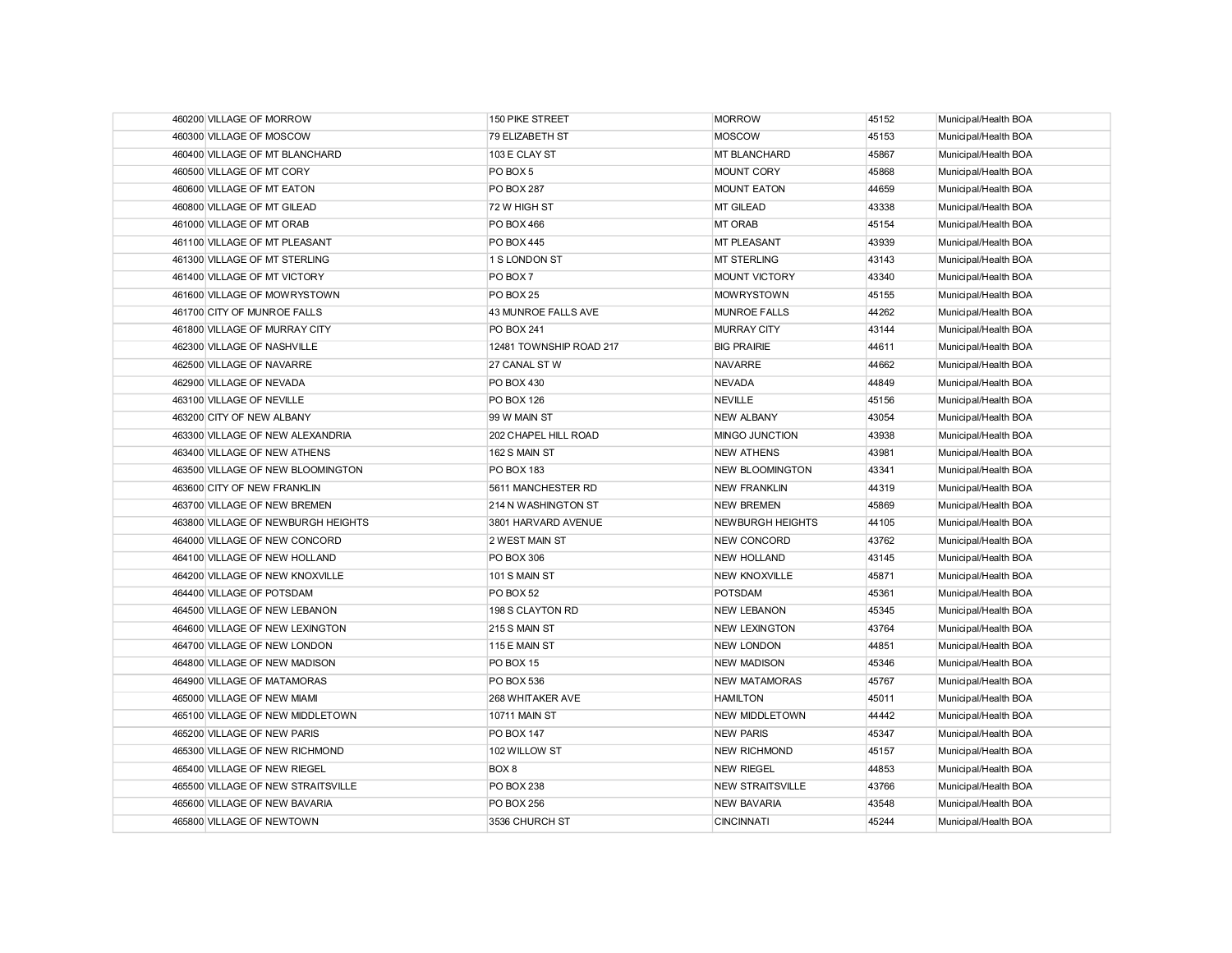| 465900 VILLAGE OF NEW VIENNA           | 97 W MAIN ST              | <b>NEW VIENNA</b>      | 45159 | Municipal/Health BOA |
|----------------------------------------|---------------------------|------------------------|-------|----------------------|
| 466100 VILLAGE OF NEW WASHINGTON       | 119 E MANSFIELD ST        | <b>NEW WASHINGTON</b>  | 44854 | Municipal/Health BOA |
| 466300 VILLAGE OF NEW WATERFORD        | <b>PO BOX 287</b>         | <b>NEW WATERFORD</b>   | 44445 | Municipal/Health BOA |
| 466400 VILLAGE OF NEW WESTON           | 700 MAIN ST               | <b>NEW WESTON</b>      | 45348 | Municipal/Health BOA |
| 466500 VILLAGE OF NEY                  | <b>PO BOX 237</b>         | <b>NEY</b>             | 43549 | Municipal/Health BOA |
| 466700 VILLAGE OF NEWCOMERSTOWN        | 124 W CHURCH ST           | <b>NEWCOMERSTOWN</b>   | 43832 | Municipal/Health BOA |
| 467300 VILLAGE OF NORTH FAIRFIELD      | <b>PO BOX 188</b>         | <b>NORTH FAIRFIELD</b> | 44855 | Municipal/Health BOA |
| 467400 VILLAGE OF NORTH BALTIMORE      | 205 N MAIN ST             | <b>NORTH BALTIMORE</b> | 45872 | Municipal/Health BOA |
| 467500 VILLAGE OF NORTH BEND           | 21 TAYLOR AVE             | <b>NORTH BEND</b>      | 45052 | Municipal/Health BOA |
| 467800 VILLAGE OF NORTHFIELD           | 10455 NORTHFIELD RD       | <b>NORTHFIELD</b>      | 44067 | Municipal/Health BOA |
| 467900 VILLAGE OF NORTH HAMPTON        | <b>PO BOX 457</b>         | NORTH HAMPTON          | 45349 | Municipal/Health BOA |
| 468000 VILLAGE OF NORTH KINGSVILLE     | 3541 E CENTER ST          | N KINGSVILLE           | 44068 | Municipal/Health BOA |
| 468100 VILLAGE OF NORTH LEWISBURG      | <b>PO BOX 243</b>         | <b>NORTH LEWISBURG</b> | 43060 | Municipal/Health BOA |
| 468300 VILLAGE OF NORTH PERRY          | 4449 LOCKWOOD RD          | <b>NORTH PERRY</b>     | 44081 | Municipal/Health BOA |
| 468400 VILLAGE OF NORTH RANDALL        | 21937 MILES RD            | <b>NORTH RANDALL</b>   | 44128 | Municipal/Health BOA |
| 468600 VILLAGE OF NORTH STAR           | PO BOX 87                 | <b>NORTH STAR</b>      | 45350 | Municipal/Health BOA |
| 468900 VILLAGE OF NORWICH              | PO BOX 15                 | <b>NORWICH</b>         | 43767 | Municipal/Health BOA |
| 469100 CITY OF NORTHWOOD               | 6000 WALES RD             | <b>NORTHWOOD</b>       | 43619 | Municipal/Health BOA |
| 469200 VILLAGE OF OAK HARBOR           | 146 CHURCH ST             | <b>OAK HARBOR</b>      | 43449 | Municipal/Health BOA |
| 469300 VILLAGE OF OBETZ                | 4175 ALUM CREEK DR        | <b>OBETZ</b>           | 43207 | Municipal/Health BOA |
| 469400 VILLAGE OF OAK HILL             | 415 N FRONT ST            | <b>OAK HILL</b>        | 45656 | Municipal/Health BOA |
| 469500 VILLAGE OF OAKWOOD--PAULDING CO | 228 N FIRST ST            | <b>OAKWOOD</b>         | 45873 | Municipal/Health BOA |
| 469600 VILLAGE OF OAKWOOD--CUYAHOGA CO | 24800 BROADWAY AVE        | <b>BEDFORD</b>         | 44146 | Municipal/Health BOA |
| 469700 VILLAGE OF OCTA                 | 8029 ALLEN ST N.W.        | <b>WASHINGTON C H</b>  | 43160 | Municipal/Health BOA |
| 469800 VILLAGE OF OHIO CITY            | <b>PO BOX 246</b>         | OHIO CITY              | 45874 | Municipal/Health BOA |
| 469900 VILLAGE OF OLD WASHINGTON       | 63469 INSTITUTE RD        | <b>LORE CITY</b>       | 43755 | Municipal/Health BOA |
| 470100 VILLAGE OF ORANGE               | 4600 LANDER RD            | <b>ORANGE VILLAGE</b>  | 44022 | Municipal/Health BOA |
| 470200 VILLAGE OF ORANGEVILLE          | PO BOX 132                | ORANGEVILLE            | 44453 | Municipal/Health BOA |
| 470300 CITY OF ONTARIO                 | 555 STUMBO RD             | <b>ONTARIO</b>         | 44906 | Municipal/Health BOA |
| 470500 VILLAGE OF ORWELL               | PO BOX 56                 | ORWELL                 | 44076 | Municipal/Health BOA |
| 470700 VILLAGE OF OSGOOD               | PO BOX 177 MAIN ST        | <b>OSGOOD</b>          | 45351 | Municipal/Health BOA |
| 470800 VILLAGE OF OSTRANDER            | PO BOX 35                 | <b>OSTRANDER</b>       | 43061 | Municipal/Health BOA |
| 470900 VILLAGE OF OTTAWA               | 136 N OAK ST              | <b>OTTAWA</b>          | 45875 | Municipal/Health BOA |
| 471000 VILLAGE OF OTTAWA HILLS         | 2125 RICHARDS ROAD        | <b>TOLEDO</b>          | 43606 | Municipal/Health BOA |
| 471100 VILLAGE OF OTTOVILLE            | 150 PARK DRIVE            | <b>OTTOVILLE</b>       | 45876 | Municipal/Health BOA |
| 471300 VILLAGE OF OWENSVILLE           | 115 W MAIN ST             | <b>OWENSVILLE</b>      | 45160 | Municipal/Health BOA |
| 471600 VILLAGE OF PALESTINE            | PO BOX B                  | <b>PALESTINE</b>       | 45352 | Municipal/Health BOA |
| 471700 VILLAGE OF PANDORA              | 102 S JEFFERSON           | <b>PANDORA</b>         | 45877 | Municipal/Health BOA |
| 472000 VILLAGE OF PARRAL               | PO BOX 691                | <b>DOVER</b>           | 44622 | Municipal/Health BOA |
| 472100 CITY OF PATASKALA               | 621 BROAD ST SW STE 1D    | <b>PATASKALA</b>       | 43062 | Municipal/Health BOA |
| 472200 VILLAGE OF PATTERSON            | 14913 TOWNSHIP HIGHWAY 96 | <b>UPPER SANDUSKY</b>  | 43351 | Municipal/Health BOA |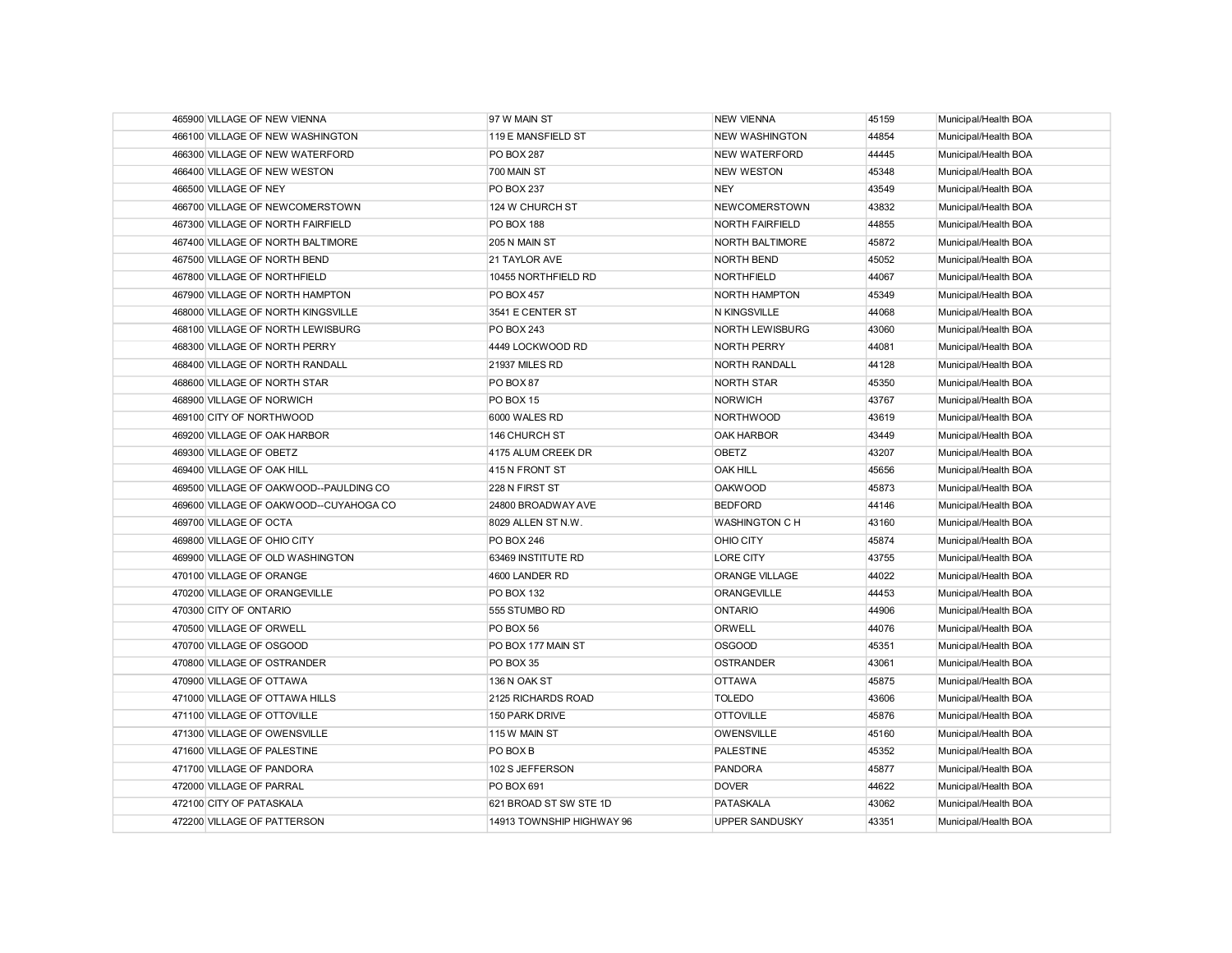| 472300 VILLAGE OF PAULDING        | 116 S MAIN ST           | <b>PAULDING</b>      | 45879 | Municipal/Health BOA |
|-----------------------------------|-------------------------|----------------------|-------|----------------------|
| 472500 VILLAGE OF PAYNE           | PO BOX 58               | <b>PAYNE</b>         | 45880 | Municipal/Health BOA |
| 472600 VILLAGE OF PEEBLES         | 1 SIMMONS AVE           | <b>PEEBLES</b>       | 45660 | Municipal/Health BOA |
| 472700 VILLAGE OF PEMBERVILLE     | 115 MAIN ST             | <b>PEMBERVILLE</b>   | 43450 | Municipal/Health BOA |
| 472800 VILLAGE OF PENINSULA       | 1582 MAIN ST            | <b>PENINSULA</b>     | 44264 | Municipal/Health BOA |
| 473000 VILLAGE OF PERRY           | 3758 CENTER RD          | <b>PERRY</b>         | 44081 | Municipal/Health BOA |
| 473300 VILLAGE OF PERRYSVILLE     | <b>PO BOX 250</b>       | <b>PERRYSVILLE</b>   | 44864 | Municipal/Health BOA |
| 473400 VILLAGE OF PHILLIPSBURG    | <b>PO BOX 172</b>       | <b>PHILLIPSBURG</b>  | 45354 | Municipal/Health BOA |
| 473500 CITY OF PICKERINGTON       | 100 LOCKVILLE RD        | <b>PICKERINGTON</b>  | 43147 | Municipal/Health BOA |
| 473600 VILLAGE OF PIKETON         | 411 S WEST STREET       | <b>PIKETON</b>       | 45661 | Municipal/Health BOA |
| 473700 VILLAGE OF PIONEER         | 409 S STATE ST          | <b>PIONEER</b>       | 43554 | Municipal/Health BOA |
| 473800 VILLAGE OF PITSBURG        | P O BOX 247             | <b>PITSBURG</b>      | 45358 | Municipal/Health BOA |
| 473900 VILLAGE OF PLAIN CITY      | 213 S CHILLICOTHE ST    | PLAIN CITY           | 43064 | Municipal/Health BOA |
| 474000 VILLAGE OF PLAINFIELD      | <b>PO BOX 434</b>       | <b>PLAINFIELD</b>    | 43836 | Municipal/Health BOA |
| 474100 VILLAGE OF PLEASANT CITY   | <b>PO BOX 272</b>       | PLEASANT CITY        | 43772 | Municipal/Health BOA |
| 474300 VILLAGE OF PLEASANT HILL   | 200 WALNUT ST           | PLEASANT HILL        | 45359 | Municipal/Health BOA |
| 474500 VILLAGE OF PLEASANTVILLE   | <b>PO BOX 193</b>       | <b>PLEASANTVILLE</b> | 43148 | Municipal/Health BOA |
| 474600 VILLAGE OF PLYMOUTH        | 48 W BROADWAY ST        | <b>PLYMOUTH</b>      | 44865 | Municipal/Health BOA |
| 474700 VILLAGE OF POLAND          | 308 S MAIN ST           | <b>POLAND</b>        | 44514 | Municipal/Health BOA |
| 474800 VILLAGE OF POLK            | 200 E CONGRESS ST       | <b>POLK</b>          | 44866 | Municipal/Health BOA |
| 474900 VILLAGE OF POMEROY         | 660 E MAIN ST STE A     | <b>POMEROY</b>       | 45769 | Municipal/Health BOA |
| 475100 VILLAGE OF PORTAGE         | PO BOX 252              | <b>PORTAGE</b>       | 43451 | Municipal/Health BOA |
| 475200 VILLAGE OF PORT JEFFERSON  | <b>BOX 159</b>          | PORT JEFFERSON       | 45360 | Municipal/Health BOA |
| 475300 VILLAGE OF PORT WASHINGTON | 107 E MAIN ST           | PORT WASHINGTON      | 43837 | Municipal/Health BOA |
| 475400 VILLAGE OF PORT WILLIAM    | 227 MAIN ST             | PORT WILLIAM         | 45164 | Municipal/Health BOA |
| 475500 VILLAGE OF POWHATAN POINT  | 104 MELLOTT ST          | POWHATAN POINT       | 43942 | Municipal/Health BOA |
| 475600 VILLAGE OF PROCTORVILLE    | PO BOX 406              | <b>PROCTORVILLE</b>  | 45669 | Municipal/Health BOA |
| 475700 VILLAGE OF PROSPECT        | 200 N EAST ST           | <b>PROSPECT</b>      | 43342 | Municipal/Health BOA |
| 475800 VILLAGE OF PUT IN BAY      | <b>BOX 245</b>          | PUT IN BAY           | 43456 | Municipal/Health BOA |
| 475900 CITY OF POWELL             | 47 HALL ST              | <b>POWELL</b>        | 43065 | Municipal/Health BOA |
| 476100 VILLAGE OF QUAKER CITY     | <b>PO BOX 156</b>       | QUAKER CITY          | 43773 | Municipal/Health BOA |
| 476200 VILLAGE OF QUINCY          | PO BOX 126              | <b>QUINCY</b>        | 43343 | Municipal/Health BOA |
| 476300 VILLAGE OF RAYLAND         | <b>PO BOX 188</b>       | RAYLAND              | 43943 | Municipal/Health BOA |
| 476400 VILLAGE OF RACINE          | P.O. BOX 399            | <b>RACINE</b>        | 45771 | Municipal/Health BOA |
| 476600 VILLAGE OF RAWSON          | <b>PO BOX 525</b>       | <b>RAWSON</b>        | 45881 | Municipal/Health BOA |
| 476800 VILLAGE OF REPUBLIC        | 219 WASHINGTON ST       | <b>REPUBLIC</b>      | 44867 | Municipal/Health BOA |
| 477000 VILLAGE OF RICHMOND        | <b>PO BOX 335</b>       | <b>RICHMOND</b>      | 43944 | Municipal/Health BOA |
| 477300 VILLAGE OF RICHFIELD       | 4410 W STREETSBORO ROAD | <b>RICHFIELD</b>     | 44286 | Municipal/Health BOA |
| 477400 VILLAGE OF RICHWOOD        | 153 N FRANKLIN ST       | <b>RICHWOOD</b>      | 43344 | Municipal/Health BOA |
| 477500 VILLAGE OF REMINDERVILLE   | 3382 GLENWOOD BLVD      | <b>REMINDERVILLE</b> | 44202 | Municipal/Health BOA |
| 477600 VILLAGE OF RIPLEY          | <b>PO BOX 219</b>       | <b>RIPLEY</b>        | 45167 | Municipal/Health BOA |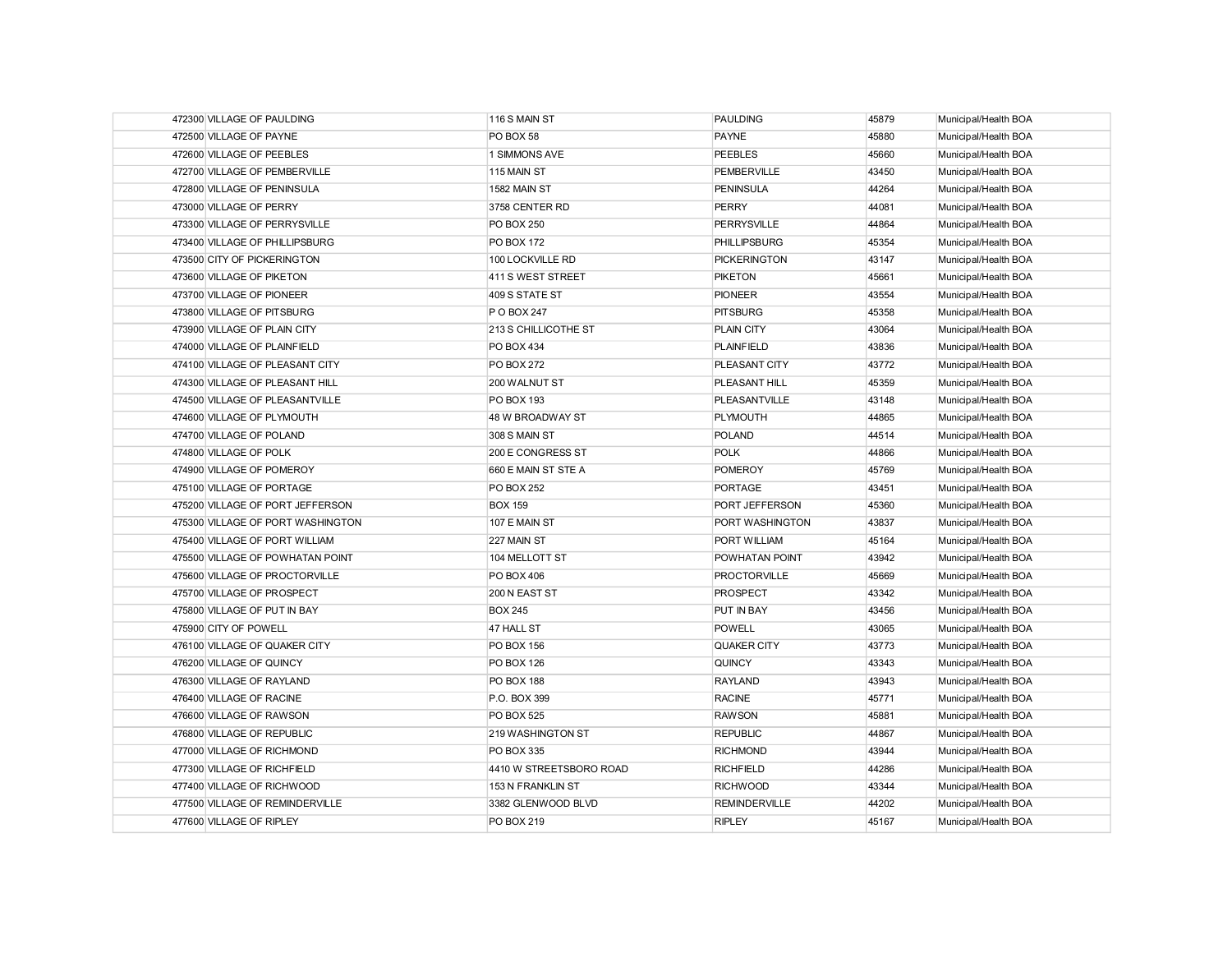| 477700 VILLAGE OF RISING SUN     | 420 MAIN ST                  | <b>RISINGSUN</b>        | 43457 | Municipal/Health BOA |
|----------------------------------|------------------------------|-------------------------|-------|----------------------|
| 477800 VILLAGE OF RIDGEWAY       | PO BOX 23                    | <b>RIDGEWAY</b>         | 43345 | Municipal/Health BOA |
| 477900 VILLAGE OF ROCKY RIDGE    | 14570 KANIA DR               | ROCKY RIDGE             | 43458 | Municipal/Health BOA |
| 478000 CITY OF RIVERSIDE         | 5200 SPRINGFIELD ST          | <b>RIVERSIDE</b>        | 45431 | Municipal/Health BOA |
| 478100 VILLAGE OF ROCHESTER      | PO BOX 85                    | <b>WELLINGTON</b>       | 44090 | Municipal/Health BOA |
| 478200 VILLAGE OF ROCK CREEK     | 3081 W WATER ST              | <b>ROCK CREEK</b>       | 44084 | Municipal/Health BOA |
| 478300 VILLAGE OF ROCKFORD       | 151 E COLUMBIA ST            | <b>ROCKFORD</b>         | 45882 | Municipal/Health BOA |
| 478400 VILLAGE OF ROGERS         | <b>PO BOX 227</b>            | <b>ROGERS</b>           | 44455 | Municipal/Health BOA |
| 478700 VILLAGE OF RIO GRANDE     | 174 EAST COLLEGE ST.         | <b>RIO GRANDE</b>       | 45674 | Municipal/Health BOA |
| 478800 VILLAGE OF ROSEVILLE      | 107 N MAIN ST                | <b>ROSEVILLE</b>        | 43777 | Municipal/Health BOA |
| 478900 VILLAGE OF ROSSBURG       | <b>PO BOX 192</b>            | <b>ROSSBURG</b>         | 45362 | Municipal/Health BOA |
| 479000 VILLAGE OF ROSWELL        | 5198 MAIN ST NE              | <b>NEW PHILADELPHIA</b> | 44663 | Municipal/Health BOA |
| 479100 VILLAGE OF RUSHSYLVANIA   | <b>BOX 204</b>               | <b>RUSHSYLVANIA</b>     | 43347 | Municipal/Health BOA |
| 479200 VILLAGE OF RUSHVILLE      | PO BOX 9                     | <b>RUSHVILLE</b>        | 43150 | Municipal/Health BOA |
| 479300 VILLAGE OF RUSSELLS POINT | PO BOX 30                    | <b>RUSSELLS POINT</b>   | 43348 | Municipal/Health BOA |
| 479400 VILLAGE OF RUSSELLVILLE   | <b>PO BOX 158</b>            | <b>RUSSELLVILLE</b>     | 45168 | Municipal/Health BOA |
| 479500 VILLAGE OF RUTLAND        | 337 MAIN ST                  | <b>RUTLAND</b>          | 45775 | Municipal/Health BOA |
| 479600 VILLAGE OF SABINA         | 99 N HOWARD STREET           | <b>SABINA</b>           | 45169 | Municipal/Health BOA |
| 479800 CITY OF ST CLAIRSVILLE    | 100 N MARKET ST              | SAINT CLAIRSVILLE       | 43950 | Municipal/Health BOA |
| 479900 VILLAGE OF ST HENRY       | 371 N LINN ST                | <b>ST HENRY</b>         | 45883 | Municipal/Health BOA |
| 480000 VILLAGE OF ST PARIS       | 135 W MAIN ST                | <b>ST PARIS</b>         | 43072 | Municipal/Health BOA |
| 480100 VILLAGE OF ST LOUISVILLE  | PO BOX 149                   | <b>ST LOUISVILLE</b>    | 43071 | Municipal/Health BOA |
| 480500 VILLAGE OF SALINEVILLE    | 60 E MAIN ST                 | <b>SALINEVILLE</b>      | 43945 | Municipal/Health BOA |
| 480600 VILLAGE OF SARAHSVILLE    | 321 MAIN STREET              | <b>SARAHSVILLE</b>      | 43779 | Municipal/Health BOA |
| 480800 VILLAGE OF SARDINIA       | PO BOX 27                    | <b>SARDINIA</b>         | 45171 | Municipal/Health BOA |
| 480900 VILLAGE OF ROAMING SHORES | 2500 HAYFORD ROAD PO BOX 237 | <b>ROAMING SHORES</b>   | 44084 | Municipal/Health BOA |
| 481000 VILLAGE OF SAVANNAH       | 891 CO RD 1904               | <b>ASHLAND</b>          | 44805 | Municipal/Health BOA |
| 481100 VILLAGE OF SCIO           | 210 E MAIN ST                | <b>SCIO</b>             | 43988 | Municipal/Health BOA |
| 481200 VILLAGE OF SCOTT          | <b>PO BOX 155</b>            | <b>SCOTT</b>            | 45886 | Municipal/Health BOA |
| 481300 VILLAGE OF SEAMAN         | <b>BOX 248</b>               | <b>SEAMAN</b>           | 45679 | Municipal/Health BOA |
| 481400 VILLAGE OF SEBRING        | 135 E OHIO AVE               | <b>SEBRING</b>          | 44672 | Municipal/Health BOA |
| 481500 VILLAGE OF SENECAVILLE    | 201 HIGH ST                  | SENECAVILLE             | 43780 | Municipal/Health BOA |
| 481700 VILLAGE OF SEVEN MILE     | 201 HIGH ST                  | <b>SEVEN MILE</b>       | 45062 | Municipal/Health BOA |
| 481800 VILLAGE OF SEVILLE        | 120 ROYAL CREST DR           | <b>SEVILLE</b>          | 44273 | Municipal/Health BOA |
| 482200 VILLAGE OF SHAWNEE        | PO BOX 15                    | <b>SHAWNEE</b>          | 43782 | Municipal/Health BOA |
| 482300 VILLAGE OF SHEFFIELD      | 4820 DETROIT RD              | <b>ELYRIA</b>           | 44035 | Municipal/Health BOA |
| 482500 VILLAGE OF SHERRODSVILLE  | PO BOX 31                    | <b>SHERRODSVILLE</b>    | 44675 | Municipal/Health BOA |
| 482600 VILLAGE OF SHREVE         | PO BOX 604                   | <b>SHREVE</b>           | 44676 | Municipal/Health BOA |
| 482700 VILLAGE OF SHILOH         | <b>PO BOX 242</b>            | SHILOH                  | 44878 | Municipal/Health BOA |
| 482800 VILLAGE OF SHAWNEE HILLS  | 9484 DUBLIN RD               | <b>SHAWNEE HILLS</b>    | 43065 | Municipal/Health BOA |
| 482900 VILLAGE OF SILVER LAKE    | 2961 KENT RD                 | <b>CUYAHOGA FALLS</b>   | 44224 | Municipal/Health BOA |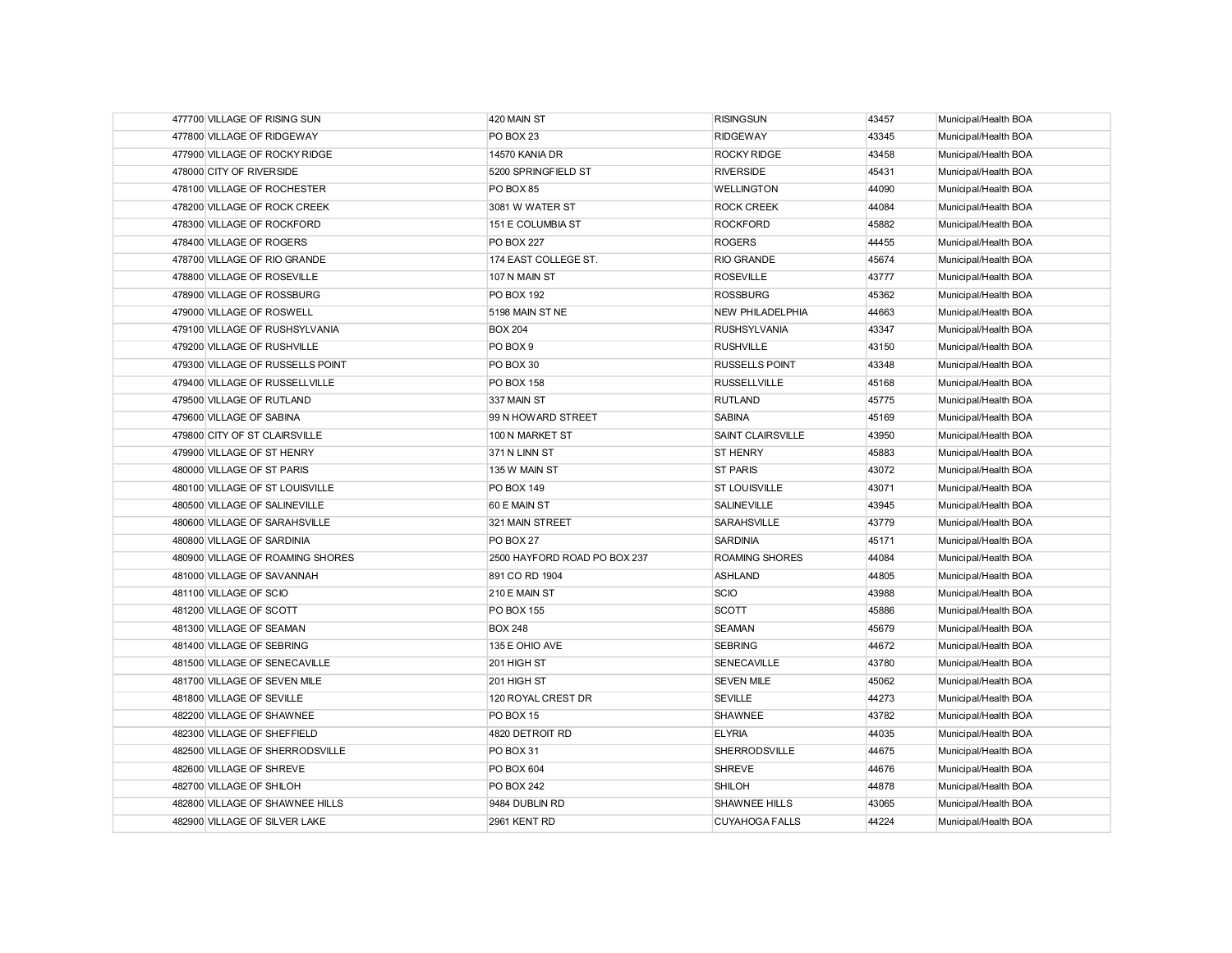| 483300 VILLAGE OF SMITHVILLE       | 207 W MAIN ST        | <b>SMITHVILLE</b>       | 44677 | Municipal/Health BOA |
|------------------------------------|----------------------|-------------------------|-------|----------------------|
| 483500 VILLAGE OF SOMERSET         | PO BOX 10            | SOMERSET                | 43783 | Municipal/Health BOA |
| 483700 VILLAGE OF SOUTH AMHERST    | 103 W MAIN STREET    | <b>SOUTH AMHERST</b>    | 44001 | Municipal/Health BOA |
| 483800 VILLAGE OF SOUTH BLOOMFIELD | 5000 PARK PLACE      | SOUTH BLOOMFIELD        | 43103 | Municipal/Health BOA |
| 483900 VILLAGE OF SOUTH CHARLESTON | 35 S CHILLICOTHE ST  | S CHARLESTON            | 45368 | Municipal/Health BOA |
| 484100 VILLAGE OF SHERWOOD         | PO BOX 4545          | <b>SHERWOOD</b>         | 43556 | Municipal/Health BOA |
| 484200 VILLAGE OF SOUTH VIENNA     | P.O. BOX 569         | SOUTH VIENNA            | 45369 | Municipal/Health BOA |
| 484300 VILLAGE OF SOUTH LEBANON    | 10 N HIGH ST         | SOUTH LEBANON           | 45065 | Municipal/Health BOA |
| 484400 VILLAGE OF SOUTH POINT      | 415 SOLIDA RD        | SOUTH POINT             | 45680 | Municipal/Health BOA |
| 484500 VILLAGE OF SOUTH RUSSELL    | 5205 CHILLICOTHE RD  | <b>CHAGRIN FALLS</b>    | 44022 | Municipal/Health BOA |
| 484600 VILLAGE OF SOUTH SALEM      | PO BOX 29            | SOUTH SALEM             | 45681 | Municipal/Health BOA |
| 484700 VILLAGE OF SOUTH SOLON      | 7120 NORTH ST        | SOUTH SOLON             | 43153 | Municipal/Health BOA |
| 484800 VILLAGE OF SOUTH WEBSTER    | <b>10529 MAIN ST</b> | SOUTH WEBSTER           | 45682 | Municipal/Health BOA |
| 484900 VILLAGE OF SOUTH ZANESVILLE | 24 E MAIN ST         | SOUTH ZANESVILLE        | 43701 | Municipal/Health BOA |
| 485000 VILLAGE OF SPARTA           | PO BOX 8             | <b>SPARTA</b>           | 43350 | Municipal/Health BOA |
| 485100 VILLAGE OF SPENCER          | <b>PO BOX 336</b>    | <b>SPENCER</b>          | 44275 | Municipal/Health BOA |
| 485200 VILLAGE OF SPENCERVILLE     | 116 S BROADWAY ST    | <b>SPENCERVILLE</b>     | 45887 | Municipal/Health BOA |
| 485300 VILLAGE OF SPRINGBORO       | 320 W CENTRAL AVE    | <b>SPRINGBORO</b>       | 45066 | Municipal/Health BOA |
| 485500 VILLAGE OF SPRING VALLEY    | 7 W MAIN ST          | <b>SPRING VALLEY</b>    | 45370 | Municipal/Health BOA |
| 485700 VILLAGE OF STOCKPORT        | 1965 MAIN ST         | <b>STOCKPORT</b>        | 43787 | Municipal/Health BOA |
| 485800 VILLAGE OF STONE CREEK      | <b>PO BOX 117</b>    | <b>STONE CREEK</b>      | 43840 | Municipal/Health BOA |
| 485900 VILLAGE OF STRASBURG        | 358 5TH ST SW        | <b>STRASBURG</b>        | 44680 | Municipal/Health BOA |
| 486000 VILLAGE OF STRATTON         | 136 SECOND AVE       | <b>STRATTON</b>         | 43961 | Municipal/Health BOA |
| 486200 VILLAGE OF STRYKER          | <b>PO BOX 404</b>    | <b>STRYKER</b>          | 43557 | Municipal/Health BOA |
| 486300 VILLAGE OF SUGARCREEK       | 410 S BROADWAY ST    | <b>SUGARCREEK</b>       | 44681 | Municipal/Health BOA |
| 486400 VILLAGE OF SUGAR GROVE      | 101 BRIDGE ST        | <b>SUGAR GROVE</b>      | 43155 | Municipal/Health BOA |
| 486500 VILLAGE OF SUMMERFIELD      | <b>PO BOX 223</b>    | <b>SUMMERFIELD</b>      | 43788 | Municipal/Health BOA |
| 486600 VILLAGE OF SUNBURY          | 9 E GRANVILLE ST     | <b>SUNBURY</b>          | 43074 | Municipal/Health BOA |
| 486700 VILLAGE OF SWANTON          | 219 CHESTNUT ST      | <b>SWANTON</b>          | 43558 | Municipal/Health BOA |
| 486800 VILLAGE OF SYCAMORE         | <b>BOX 279</b>       | <b>SYCAMORE</b>         | 44882 | Municipal/Health BOA |
| 486900 VILLAGE OF STOUTSVILLE      | 6673 CHERRY BND      | <b>CANAL WINCHESTER</b> | 43110 | Municipal/Health BOA |
| 487000 VILLAGE OF SYRACUSE         | <b>PO BOX 266</b>    | <b>SYRACUSE</b>         | 45779 | Municipal/Health BOA |
| 487100 VILLAGE OF TARLTON          | PO BOX 155           | <b>TARLTON</b>          | 43156 | Municipal/Health BOA |
| 487200 VILLAGE OF PHILO            | 310 MAIN STREET      | PHILO                   | 43771 | Municipal/Health BOA |
| 487300 VILLAGE OF TIMBERLAKE       | 11 E SHORE BLVD      | TIMBERLAKE              | 44095 | Municipal/Health BOA |
| 487400 VILLAGE OF THORNVILLE       | PO BOX 607           | <b>THORNVILLE</b>       | 43076 | Municipal/Health BOA |
| 487500 VILLAGE OF TERRACE PARK     | 428 ELM AVE          | <b>TERRACE PARK</b>     | 45174 | Municipal/Health BOA |
| 487700 VILLAGE OF THURSTON         | 2215 MAIN ST         | <b>THURSTON</b>         | 43157 | Municipal/Health BOA |
| 487800 VILLAGE OF TILTONSVILLE     | PO BOX 127           | <b>TILTONSVILLE</b>     | 43963 | Municipal/Health BOA |
| 488000 VILLAGE OF TIRO             | <b>PO BOX 228</b>    | <b>TIRO</b>             | 44887 | Municipal/Health BOA |
| 488200 VILLAGE OF TRIMBLE          | <b>PO BOX 121</b>    | <b>TRIMBLE</b>          | 45782 | Municipal/Health BOA |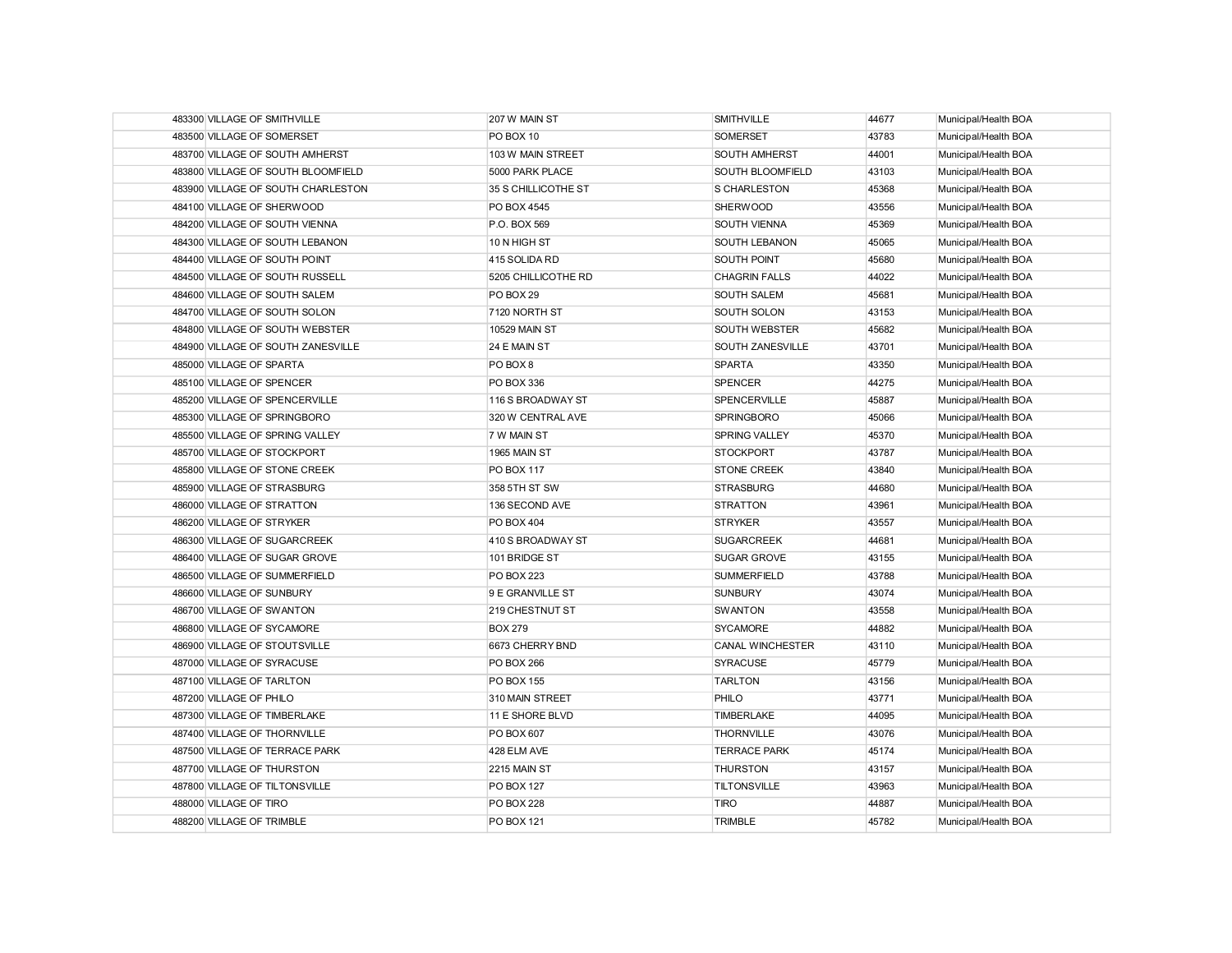| 488400 VILLAGE OF TUSCARAWAS      | PO BOX 388              | <b>TUSCARAWAS</b>      | 44682 | Municipal/Health BOA |
|-----------------------------------|-------------------------|------------------------|-------|----------------------|
| 488500 VILLAGE OF TONTOGANY       | PO BOX 238              | <b>TONTOGANY</b>       | 43565 | Municipal/Health BOA |
| 488600 VILLAGE OF TREMONT CITY    | 26 E MAIN ST            | <b>TREMONT CITY</b>    | 45372 | Municipal/Health BOA |
| 488700 CITY OF UNION              | 118 N MAIN ST           | <b>UNION</b>           | 45322 | Municipal/Health BOA |
| 488800 VILLAGE OF UNION CITY      | 419 E ELM ST            | <b>UNION CITY</b>      | 45390 | Municipal/Health BOA |
| 489400 VILLAGE OF UTICA           | 39 SPRING ST            | <b>UTICA</b>           | 43080 | Municipal/Health BOA |
| 489500 VILLAGE OF VALLEY VIEW     | 6848 HATHAWAY RD        | <b>VALLEY VIEW</b>     | 44125 | Municipal/Health BOA |
| 489600 VILLAGE OF VAN BUREN       | <b>PO BOX 275</b>       | <b>VAN BUREN</b>       | 45889 | Municipal/Health BOA |
| 489800 VILLAGE OF VANLUE          | 124 CENTER ST           | VANLUE                 | 45890 | Municipal/Health BOA |
| 489900 VILLAGE OF VENEDOCIA       | PO BOX 611              | <b>VENEDOCIA</b>       | 45894 | Municipal/Health BOA |
| 490000 VILLAGE OF VALLEYVIEW      | 432 N RICHARDSON AVE    | <b>COLUMBUS</b>        | 43204 | Municipal/Health BOA |
| 490200 VILLAGE OF VERONA          | 138 MILL ST             | <b>VERONA</b>          | 45378 | Municipal/Health BOA |
| 490300 VILLAGE OF VERSAILLES      | <b>PO BOX 288</b>       | <b>VERSAILLES</b>      | 45380 | Municipal/Health BOA |
| 490400 VILLAGE OF URBANCREST      | 3492 1ST AVE            | <b>URBANCREST</b>      | 43123 | Municipal/Health BOA |
| 490500 VILLAGE OF VINTON          | PO BOX 8                | <b>VINTON</b>          | 45686 | Municipal/Health BOA |
| 490600 VILLAGE OF WASHINGTONVILLE | PO BOX 307              | WASHINGTONVILLE        | 44490 | Municipal/Health BOA |
| 490700 VILLAGE OF WAKEMAN         | 59 HYDE ST              | <b>WAKEMAN</b>         | 44889 | Municipal/Health BOA |
| 490800 VILLAGE OF WAITE HILL      | 7215 EAGLE RD           | <b>WAITE HILL</b>      | 44094 | Municipal/Health BOA |
| 490900 VILLAGE OF WALBRIDGE       | 705 N MAIN ST           | WALBRIDGE              | 43465 | Municipal/Health BOA |
| 491000 VILLAGE OF WALDO           | <b>PO BOX 202</b>       | <b>WALDO</b>           | 43356 | Municipal/Health BOA |
| 491200 VILLAGE OF WARSAW          | PO BOX 399              | <b>WARSAW</b>          | 43844 | Municipal/Health BOA |
| 491300 CITY OF WATERVILLE         | 25 N 2ND ST             | <b>WATERVILLE</b>      | 43566 | Municipal/Health BOA |
| 491400 CITY OF WAUSEON            | 230 CLINTON ST          | <b>WAUSEON</b>         | 43567 | Municipal/Health BOA |
| 491600 VILLAGE OF WAYNE           | 125 SCHOOLHOUSE ST      | <b>WAYNE</b>           | 43466 | Municipal/Health BOA |
| 491700 VILLAGE OF WAYNESBURG      | 141 E LISBON ST         | WAYNESBURG             | 44688 | Municipal/Health BOA |
| 491800 VILLAGE OF WAYNESFIELD     | 300 N WESTMINSTER ST    | WAYNESFIELD            | 45896 | Municipal/Health BOA |
| 491900 VILLAGE OF WAYNESVILLE     | 1400 LYTLE RD           | WAYNESVILLE            | 45068 | Municipal/Health BOA |
| 492000 VILLAGE OF WELLINGTON      | 115 WILLARD MEMORIAL SQ | <b>WELLINGTON</b>      | 44090 | Municipal/Health BOA |
| 492100 VILLAGE OF WEST ALEXANDRIA | 1 WATER ST              | <b>WEST ALEXANDRIA</b> | 45381 | Municipal/Health BOA |
| 492200 VILLAGE OF SUMMITVILLE     | <b>BOX 56</b>           | <b>SUMMITVILLE</b>     | 43962 | Municipal/Health BOA |
| 492400 VILLAGE OF WALTON HILLS    | 7595 WALTON RD          | <b>WALTON HILLS</b>    | 44146 | Municipal/Health BOA |
| 492500 VILLAGE OF WEST ELKTON     | <b>PO BOX 180</b>       | <b>WEST ELKTON</b>     | 45070 | Municipal/Health BOA |
| 492600 VILLAGE OF VALLEY HI       | <b>PO BOX 237</b>       | <b>ZANESFIELD</b>      | 43360 | Municipal/Health BOA |
| 493000 VILLAGE OF WEST LAFAYETTE  | 113 E RAILROAD ST       | <b>WEST LAFAYETTE</b>  | 43845 | Municipal/Health BOA |
| 493100 VILLAGE OF WEST FARMINGTON | <b>PO BOX 215</b>       | <b>WEST FARMINGTON</b> | 44491 | Municipal/Health BOA |
| 493200 VILLAGE OF WEST LIBERTY    | 201 N DETROIT ST        | <b>WEST LIBERTY</b>    | 43357 | Municipal/Health BOA |
| 493300 VILLAGE OF WEST JEFFERSON  | 28 E MAIN ST            | <b>WEST JEFFERSON</b>  | 43162 | Municipal/Health BOA |
| 493400 VILLAGE OF WEST LEIPSIC    | 114 MAIN ST             | <b>LEIPSIC</b>         | 45856 | Municipal/Health BOA |
| 493500 VILLAGE OF WEST MANCHESTER | <b>PO BOX 168</b>       | W MANCHESTER           | 45382 | Municipal/Health BOA |
| 493600 VILLAGE OF WEST MILTON     | 701 S MIAMI ST          | <b>WEST MILTON</b>     | 45383 | Municipal/Health BOA |
| 493700 VILLAGE OF WEST MANSFIELD  | PO BOX 6                | W MANSFIELD            | 43358 | Municipal/Health BOA |